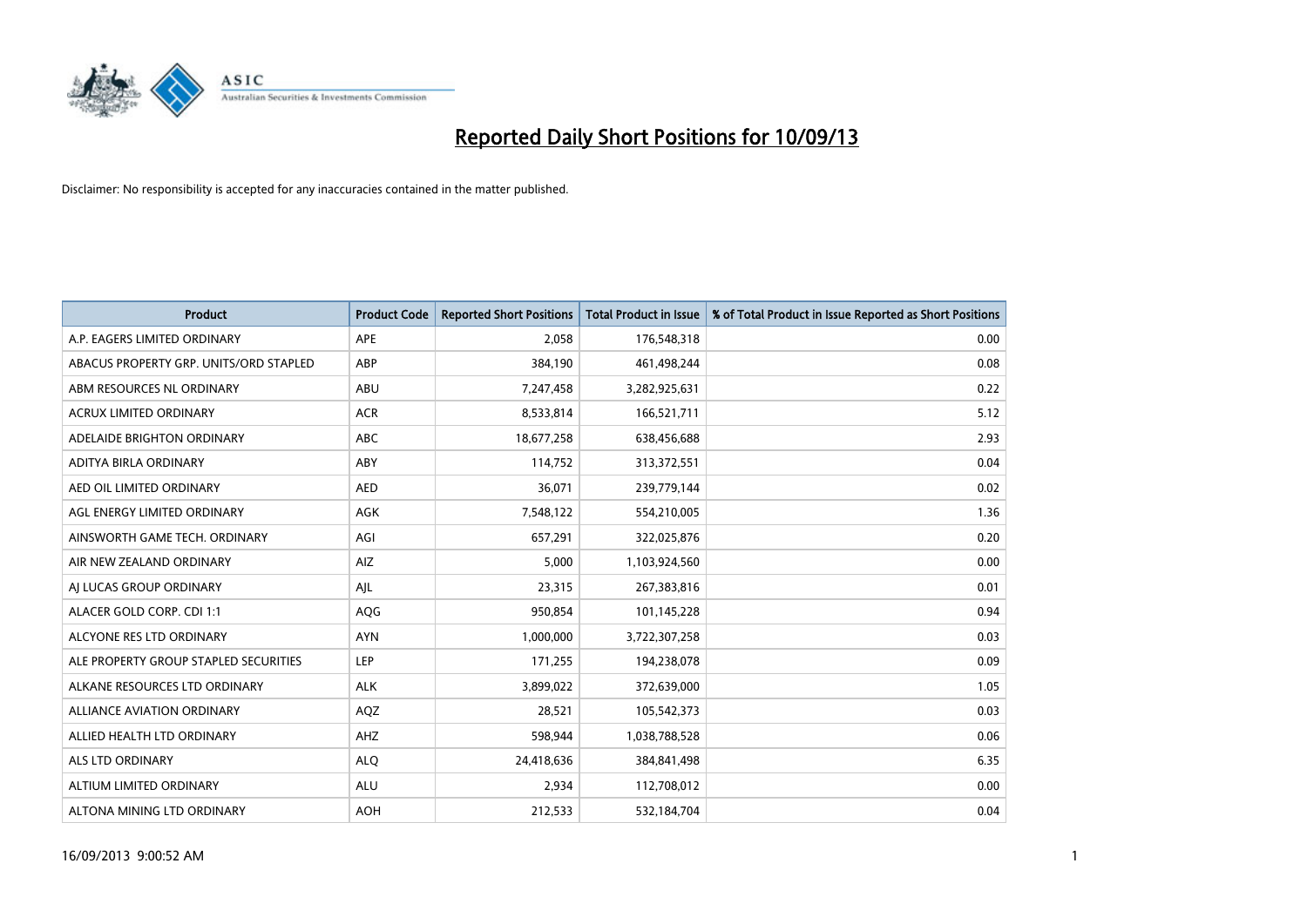

| <b>Product</b>                          | <b>Product Code</b> | <b>Reported Short Positions</b> | <b>Total Product in Issue</b> | % of Total Product in Issue Reported as Short Positions |
|-----------------------------------------|---------------------|---------------------------------|-------------------------------|---------------------------------------------------------|
| ALUMINA LIMITED ORDINARY                | <b>AWC</b>          | 166,267,323                     | 2,806,225,615                 | 5.92                                                    |
| AMALGAMATED HOLDINGS ORDINARY           | AHD                 | 27,370                          | 157,806,992                   | 0.02                                                    |
| AMCOM TELECOMM. ORDINARY                | <b>AMM</b>          | 531,791                         | 244,557,101                   | 0.22                                                    |
| AMCOR LIMITED ORDINARY                  | AMC                 | 2,562,991                       | 1,206,684,923                 | 0.21                                                    |
| AMP LIMITED ORDINARY                    | AMP                 | 29,873,951                      | 2,944,564,649                 | 1.01                                                    |
| AMPELLA MINING ORDINARY                 | <b>AMX</b>          | 767,601                         | 248,000,493                   | 0.31                                                    |
| ANGLOGOLD ASHANTI CDI 5:1               | AGG                 | 9                               | 89,207,765                    | 0.00                                                    |
| ANSELL LIMITED ORDINARY                 | <b>ANN</b>          | 9,994,106                       | 130,617,963                   | 7.65                                                    |
| ANTARES ENERGY LTD ORDINARY             | AZZ                 | 266,719                         | 255,000,000                   | 0.10                                                    |
| ANZ BANKING GRP LTD ORDINARY            | ANZ                 | 7,886,910                       | 2,743,614,407                 | 0.29                                                    |
| APA GROUP STAPLED SECURITIES            | APA                 | 9,248,924                       | 835,750,807                   | 1.11                                                    |
| APN NEWS & MEDIA ORDINARY               | <b>APN</b>          | 17,132,409                      | 661,526,586                   | 2.59                                                    |
| AQUARIUS PLATINUM. ORDINARY             | <b>AQP</b>          | 7,056,135                       | 486,851,336                   | 1.45                                                    |
| AQUILA RESOURCES ORDINARY               | <b>AQA</b>          | 14,391,386                      | 411,804,442                   | 3.49                                                    |
| ARAFURA RESOURCE LTD ORDINARY           | ARU                 | 8,367                           | 441,270,644                   | 0.00                                                    |
| ARB CORPORATION ORDINARY                | ARP                 | 444,229                         | 72,481,302                    | 0.61                                                    |
| ARDENT LEISURE GROUP STAPLED SECURITIES | AAD                 | 2,992,886                       | 404,994,420                   | 0.74                                                    |
| ARISTOCRAT LEISURE ORDINARY             | <b>ALL</b>          | 7,925,687                       | 551,418,047                   | 1.44                                                    |
| ARRIUM LTD ORDINARY                     | ARI                 | 20,631,548                      | 1,355,433,903                 | 1.52                                                    |
| ASCIANO LIMITED ORDINARY                | <b>AIO</b>          | 16,073,214                      | 975,385,664                   | 1.65                                                    |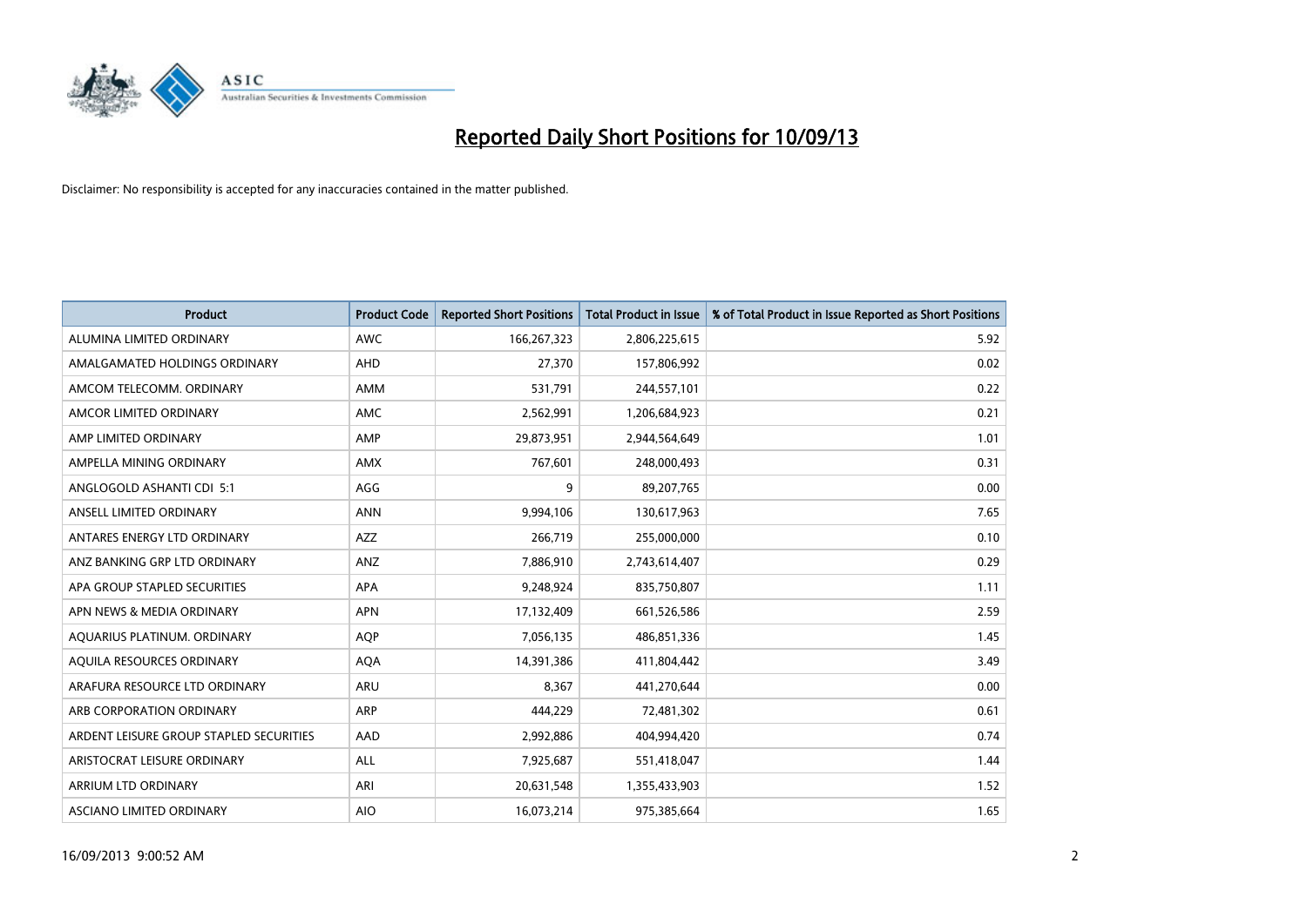

| <b>Product</b>                            | <b>Product Code</b> | <b>Reported Short Positions</b> | <b>Total Product in Issue</b> | % of Total Product in Issue Reported as Short Positions |
|-------------------------------------------|---------------------|---------------------------------|-------------------------------|---------------------------------------------------------|
| ASG GROUP LIMITED ORDINARY                | ASZ                 | 1,233,850                       | 206,720,839                   | 0.60                                                    |
| ASPEN GROUP ORD/UNITS STAPLED             | <b>APZ</b>          | 467,489                         | 1,192,665,422                 | 0.04                                                    |
| ASTRO JAP PROP GROUP STAPLED US PROHIBIT. | AJA                 | 17,329                          | 67,211,752                    | 0.03                                                    |
| ASX LIMITED ORDINARY                      | ASX                 | 1,921,028                       | 193,595,162                   | 0.99                                                    |
| ATLAS IRON LIMITED ORDINARY               | <b>AGO</b>          | 53,663,908                      | 909,718,409                   | 5.90                                                    |
| AUCKLAND INTERNATION ORDINARY             | AIA                 | 2,615                           | 1,322,564,489                 | 0.00                                                    |
| AURIZON HOLDINGS LTD ORDINARY             | AZJ                 | 2,918,747                       | 2,137,284,503                 | 0.14                                                    |
| AURORA OIL & GAS ORDINARY                 | AUT                 | 5,724,739                       | 448,785,778                   | 1.28                                                    |
| AUSDRILL LIMITED ORDINARY                 | <b>ASL</b>          | 15,208,003                      | 312,277,224                   | 4.87                                                    |
| AUSENCO LIMITED ORDINARY                  | AAX                 | 996,400                         | 123,527,574                   | 0.81                                                    |
| AUSTAL LIMITED ORDINARY                   | ASB                 | 583,269                         | 346,007,639                   | 0.17                                                    |
| AUSTBROKERS HOLDINGS ORDINARY             | <b>AUB</b>          | 8,534                           | 58,148,980                    | 0.01                                                    |
| AUSTIN ENGINEERING ORDINARY               | <b>ANG</b>          | 312,520                         | 73,164,403                    | 0.43                                                    |
| AUSTRALAND PROPERTY STAPLED SECURITY      | <b>ALZ</b>          | 1,241,055                       | 578,324,670                   | 0.21                                                    |
| AUSTRALIAN AGRICULT, ORDINARY             | AAC                 | 3,578,006                       | 313,113,358                   | 1.14                                                    |
| AUSTRALIAN EDUCATION UNITS                | <b>AEU</b>          | 4,127                           | 175,465,397                   | 0.00                                                    |
| AUSTRALIAN INFR LTD ORDINARY              | <b>AIX</b>          | 109,547                         | 620,733,944                   | 0.02                                                    |
| AUSTRALIAN PHARM, ORDINARY                | API                 | 168,155                         | 488,115,883                   | 0.03                                                    |
| AUTOMOTIVE HOLDINGS ORDINARY              | <b>AHE</b>          | 216,534                         | 260,579,682                   | 0.08                                                    |
| AVJENNINGS LIMITED ORDINARY               | <b>AVJ</b>          | 69,999                          | 384,423,851                   | 0.02                                                    |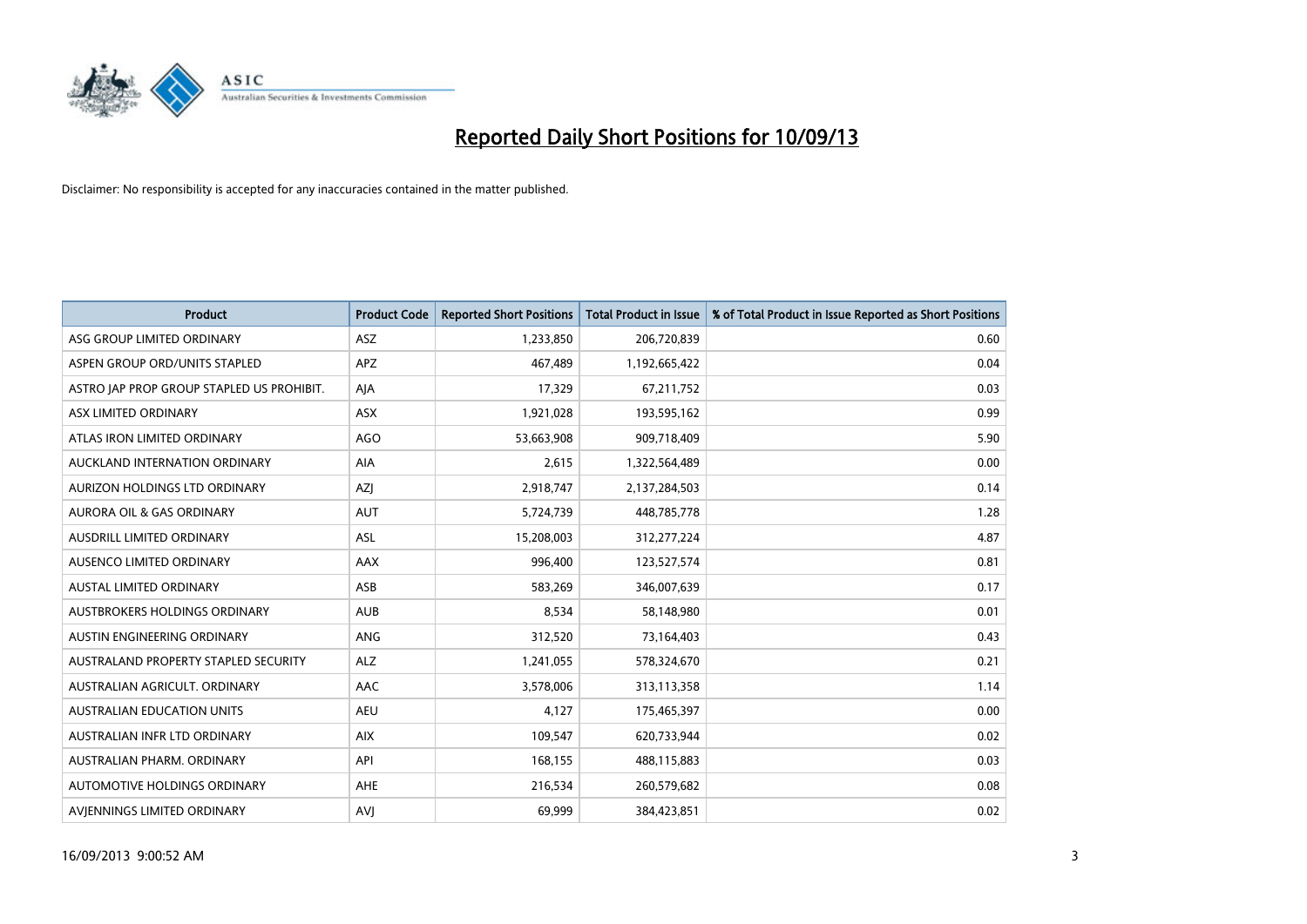

| <b>Product</b>                                | <b>Product Code</b> | <b>Reported Short Positions</b> | <b>Total Product in Issue</b> | % of Total Product in Issue Reported as Short Positions |
|-----------------------------------------------|---------------------|---------------------------------|-------------------------------|---------------------------------------------------------|
| AWE LIMITED ORDINARY                          | <b>AWE</b>          | 1,072,372                       | 522,116,985                   | 0.21                                                    |
| <b>BANDANNA ENERGY ORDINARY</b>               | <b>BND</b>          | 18,177,818                      | 528,481,199                   | 3.44                                                    |
| BANK OF QUEENSLAND. ORDINARY                  | <b>BOQ</b>          | 6,490,410                       | 319,809,993                   | 2.03                                                    |
| <b>BASE RES LIMITED ORDINARY</b>              | <b>BSE</b>          | 4,670,766                       | 561,840,029                   | 0.83                                                    |
| BATHURST RES NZ LTD ORDINARY                  | <b>BRL</b>          | 19,873,241                      | 804,135,097                   | 2.47                                                    |
| BEACH ENERGY LIMITED ORDINARY                 | <b>BPT</b>          | 22,113,754                      | 1,269,521,118                 | 1.74                                                    |
| BEADELL RESOURCE LTD ORDINARY                 | <b>BDR</b>          | 50,800,003                      | 788,277,280                   | 6.44                                                    |
| <b>BEGA CHEESE LTD ORDINARY</b>               | <b>BGA</b>          | 78,414                          | 151,866,050                   | 0.05                                                    |
| BENDIGO AND ADELAIDE ORDINARY                 | <b>BEN</b>          | 13,191,572                      | 407,229,525                   | 3.24                                                    |
| BERKELEY RESOURCES ORDINARY                   | <b>BKY</b>          | 588,041                         | 179,393,323                   | 0.33                                                    |
| BHP BILLITON LIMITED ORDINARY                 | <b>BHP</b>          | 4,538,767                       | 3,211,691,105                 | 0.14                                                    |
| <b>BILLABONG ORDINARY</b>                     | <b>BBG</b>          | 22,698,223                      | 478,944,292                   | 4.74                                                    |
| <b>BIONOMICS LIMITED ORDINARY</b>             | <b>BNO</b>          | 200,000                         | 411,476,182                   | 0.05                                                    |
| <b>BLACKMORES LIMITED ORDINARY</b>            | <b>BKL</b>          | 7,943                           | 16,973,764                    | 0.05                                                    |
| <b>BLACKTHORN RESOURCES ORD US PROHIBITED</b> | <b>BTR</b>          | 1,081,469                       | 164,285,950                   | 0.66                                                    |
| BLUESCOPE STEEL LTD ORDINARY                  | <b>BSL</b>          | 3,631,807                       | 558,733,728                   | 0.65                                                    |
| <b>BOART LONGYEAR ORDINARY</b>                | <b>BLY</b>          | 47,736,852                      | 461,163,412                   | 10.35                                                   |
| <b>BOOM LOGISTICS ORDINARY</b>                | <b>BOL</b>          | 99,999                          | 470,598,576                   | 0.02                                                    |
| <b>BORAL LIMITED, ORDINARY</b>                | <b>BLD</b>          | 59,577,808                      | 774,000,641                   | 7.70                                                    |
| <b>BRADKEN LIMITED ORDINARY</b>               | <b>BKN</b>          | 15,044,405                      | 169,240,662                   | 8.89                                                    |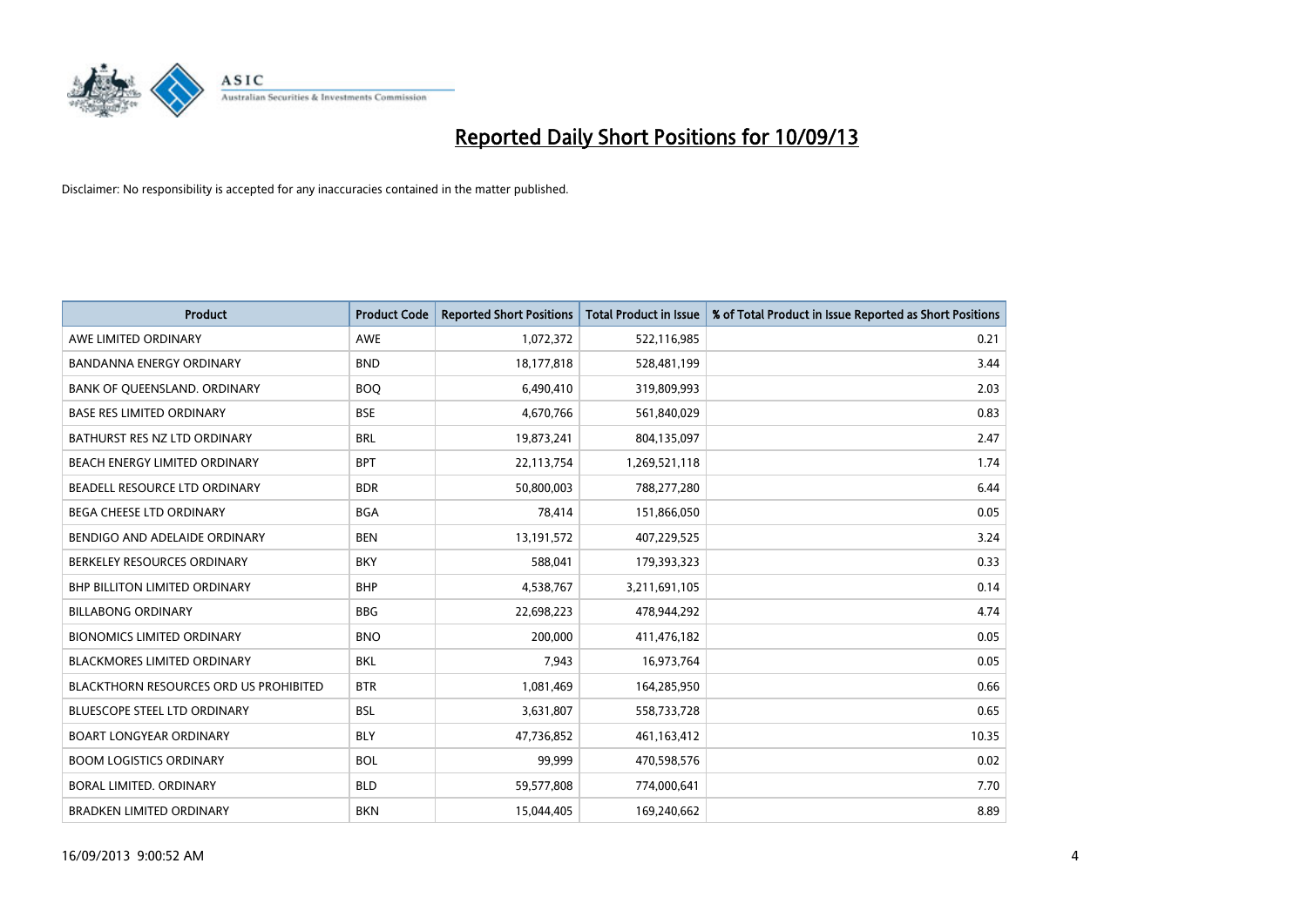

| <b>Product</b>                          | <b>Product Code</b> | <b>Reported Short Positions</b> | <b>Total Product in Issue</b> | % of Total Product in Issue Reported as Short Positions |
|-----------------------------------------|---------------------|---------------------------------|-------------------------------|---------------------------------------------------------|
| <b>BRAMBLES LIMITED ORDINARY</b>        | <b>BXB</b>          | 2,351,235                       | 1,557,557,586                 | 0.15                                                    |
| BREVILLE GROUP LTD ORDINARY             | <b>BRG</b>          | 4,150,801                       | 130,095,322                   | 3.19                                                    |
| <b>BRICKWORKS LIMITED ORDINARY</b>      | <b>BKW</b>          | 63,102                          | 147,818,132                   | 0.04                                                    |
| BROCKMAN MINING LTD ORDINARY            | <b>BCK</b>          | 181,990                         | 7,894,482,131                 | 0.00                                                    |
| BT INVESTMENT MNGMNT ORDINARY           | <b>BTT</b>          | 99,796                          | 278,100,237                   | 0.04                                                    |
| <b>BUCCANEER ENERGY LTD ORDINARY</b>    | <b>BCC</b>          | 57,127                          | 2,398,671,956                 | 0.00                                                    |
| <b>BURU ENERGY ORDINARY</b>             | <b>BRU</b>          | 11,422,295                      | 295,336,429                   | 3.87                                                    |
| <b>BWP TRUST ORDINARY UNITS</b>         | <b>BWP</b>          | 6,937,997                       | 627,165,919                   | 1.11                                                    |
| CABCHARGE AUSTRALIA ORDINARY            | CAB                 | 12,526,264                      | 120,430,683                   | 10.40                                                   |
| CALTEX AUSTRALIA ORDINARY               | <b>CTX</b>          | 1,983,340                       | 270,000,000                   | 0.73                                                    |
| CAPE LAMBERT RES LTD ORDINARY           | <b>CFE</b>          | 1,384,406                       | 676,191,942                   | 0.20                                                    |
| <b>CARBON ENERGY ORDINARY</b>           | <b>CNX</b>          | 120,261                         | 975,168,303                   | 0.01                                                    |
| CARDNO LIMITED ORDINARY                 | CDD                 | 10,010,636                      | 143,726,327                   | 6.97                                                    |
| CARNARVON PETROLEUM ORDINARY            | <b>CVN</b>          | 25,193                          | 934,109,501                   | 0.00                                                    |
| CARSALES.COM LTD ORDINARY               | <b>CRZ</b>          | 2,545,599                       | 237,095,082                   | 1.07                                                    |
| CASH CONVERTERS ORDINARY                | CCV                 | 3,439,076                       | 423,861,025                   | 0.81                                                    |
| CEDAR WOODS PROP. ORDINARY              | <b>CWP</b>          | 10,691                          | 73,359,551                    | 0.01                                                    |
| CENTRAL PETROLEUM ORDINARY              | <b>CTP</b>          | 1,118,754                       | 1,546,078,845                 | 0.07                                                    |
| <b>CERAMIC FUEL CELLS ORDINARY</b>      | <b>CFU</b>          | 691,102                         | 1,591,941,620                 | 0.04                                                    |
| CFS RETAIL TRUST GRP STAPLED SECURITIES | <b>CFX</b>          | 60,105,216                      | 2,828,495,659                 | 2.12                                                    |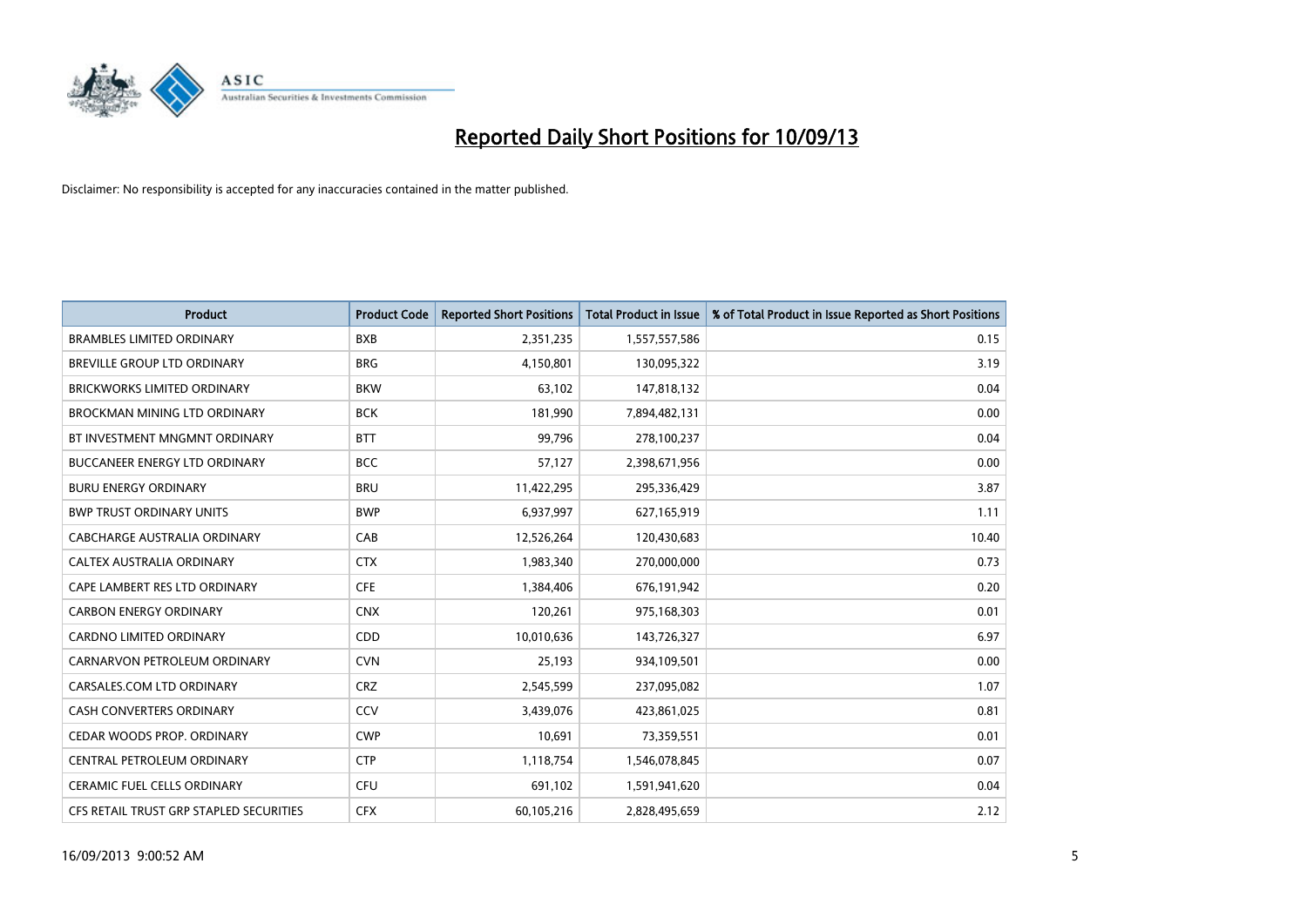

| <b>Product</b>                          | <b>Product Code</b> | <b>Reported Short Positions</b> | <b>Total Product in Issue</b> | % of Total Product in Issue Reported as Short Positions |
|-----------------------------------------|---------------------|---------------------------------|-------------------------------|---------------------------------------------------------|
| <b>CHALICE GOLD MINES ORDINARY</b>      | <b>CHN</b>          | 50,000                          | 251,230,886                   | 0.02                                                    |
| CHALLENGER DIV.PRO. STAPLED UNITS       | <b>CDI</b>          | 9,214                           | 214,101,013                   | 0.00                                                    |
| <b>CHALLENGER LIMITED ORDINARY</b>      | <b>CGF</b>          | 3,012,679                       | 530,862,585                   | 0.57                                                    |
| CHANDLER MACLEOD LTD ORDINARY           | <b>CMG</b>          | 70,557                          | 469,679,390                   | 0.02                                                    |
| CHARTER HALL GROUP STAPLED US PROHIBIT. | <b>CHC</b>          | 300,258                         | 309,018,843                   | 0.10                                                    |
| <b>CHARTER HALL RETAIL UNITS</b>        | CQR                 | 6,692,000                       | 341,843,880                   | 1.96                                                    |
| <b>CHORUS LIMITED ORDINARY</b>          | <b>CNU</b>          | 112,492                         | 389,299,049                   | 0.03                                                    |
| CITIGOLD CORP LTD ORDINARY              | <b>CTO</b>          | 153,427                         | 1,352,907,765                 | 0.01                                                    |
| <b>CLOUGH LIMITED ORDINARY</b>          | <b>CLO</b>          | 295,692                         | 777,090,670                   | 0.04                                                    |
| COAL OF AFRICA LTD ORDINARY             | <b>CZA</b>          | 10,326                          | 1,048,368,613                 | 0.00                                                    |
| COALSPUR MINES LTD ORDINARY             | <b>CPL</b>          | 9,373,065                       | 641,394,435                   | 1.46                                                    |
| COCA-COLA AMATIL ORDINARY               | <b>CCL</b>          | 17,128,188                      | 763,590,249                   | 2.24                                                    |
| <b>COCHLEAR LIMITED ORDINARY</b>        | <b>COH</b>          | 6,473,904                       | 57,040,932                    | 11.35                                                   |
| <b>COCKATOO COAL ORDINARY</b>           | <b>COK</b>          | 14,034,113                      | 1,021,101,465                 | 1.37                                                    |
| <b>CODAN LIMITED ORDINARY</b>           | <b>CDA</b>          | 1,062,898                       | 176,926,104                   | 0.60                                                    |
| COFFEY INTERNATIONAL ORDINARY           | <b>COF</b>          | 41,002                          | 255,833,165                   | 0.02                                                    |
| <b>COLLECTION HOUSE ORDINARY</b>        | <b>CLH</b>          | 950,000                         | 123,907,720                   | 0.77                                                    |
| <b>COLLINS FOODS LTD ORDINARY</b>       | <b>CKF</b>          | 528,002                         | 93,000,003                    | 0.57                                                    |
| COMMONWEALTH BANK, ORDINARY             | <b>CBA</b>          | 8,930,613                       | 1,611,928,836                 | 0.55                                                    |
| COMMONWEALTH PROP ORDINARY UNITS        | <b>CPA</b>          | 33,839,364                      | 2,347,003,413                 | 1.44                                                    |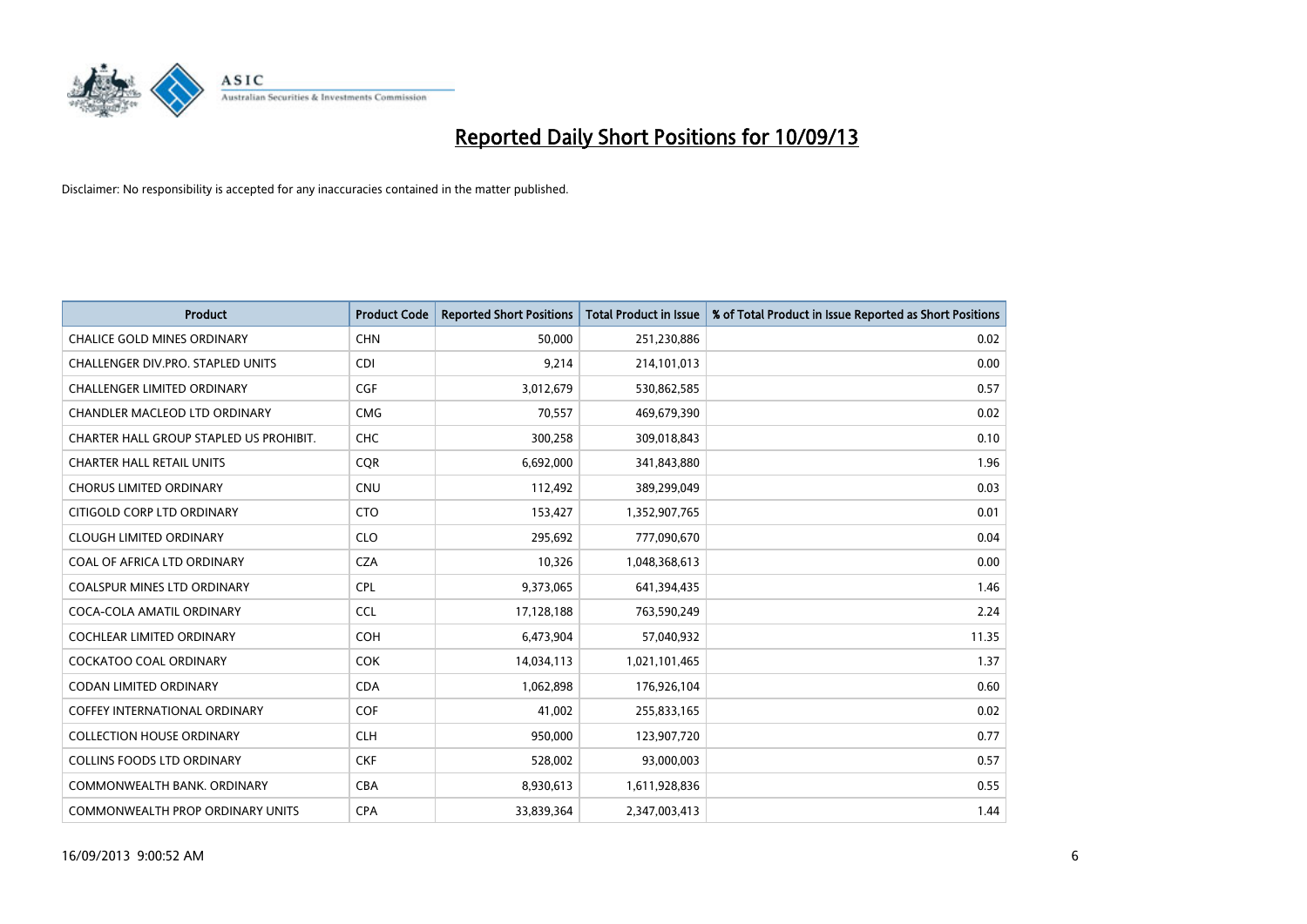

| <b>Product</b>                          | <b>Product Code</b> | <b>Reported Short Positions</b> | <b>Total Product in Issue</b> | % of Total Product in Issue Reported as Short Positions |
|-----------------------------------------|---------------------|---------------------------------|-------------------------------|---------------------------------------------------------|
| <b>COMPASS RESOURCES ORDINARY</b>       | <b>CMR</b>          | 7,472                           | 1,403,744,100                 | 0.00                                                    |
| COMPUTERSHARE LTD ORDINARY              | <b>CPU</b>          | 11,372,696                      | 556,203,079                   | 2.04                                                    |
| COOPER ENERGY LTD ORDINARY              | <b>COE</b>          | 29,299                          | 329,099,922                   | 0.01                                                    |
| <b>CORP TRAVEL LIMITED ORDINARY</b>     | <b>CTD</b>          | 152,269                         | 78,221,245                    | 0.19                                                    |
| <b>CREDIT CORP GROUP ORDINARY</b>       | <b>CCP</b>          | 16,691                          | 45,932,899                    | 0.04                                                    |
| <b>CROMWELL PROP STAPLED SECURITIES</b> | <b>CMW</b>          | 1,216,661                       | 1,717,823,929                 | 0.07                                                    |
| <b>CROWE HORWATH AUS ORDINARY</b>       | <b>CRH</b>          | 442,961                         | 269,665,096                   | 0.16                                                    |
| <b>CROWN LIMITED ORDINARY</b>           | <b>CWN</b>          | 4,065,608                       | 728,394,185                   | 0.56                                                    |
| <b>CSG LIMITED ORDINARY</b>             | CSV                 | 86,798                          | 278,355,477                   | 0.03                                                    |
| <b>CSL LIMITED ORDINARY</b>             | <b>CSL</b>          | 424,394                         | 487,088,966                   | 0.09                                                    |
| <b>CSR LIMITED ORDINARY</b>             | <b>CSR</b>          | 36,749,604                      | 506,000,315                   | 7.26                                                    |
| <b>CUDECO LIMITED ORDINARY</b>          | CDU                 | 6,932,283                       | 205,017,174                   | 3.38                                                    |
| DART ENERGY LTD ORDINARY                | <b>DTE</b>          | 20,078,505                      | 878,789,752                   | 2.28                                                    |
| DATA#3 LIMITED ORDINARY                 | <b>DTL</b>          | 88,109                          | 153,974,950                   | 0.06                                                    |
| DAVID JONES LIMITED ORDINARY            | <b>DJS</b>          | 58,157,565                      | 535,002,401                   | 10.87                                                   |
| <b>DECMIL GROUP LIMITED ORDINARY</b>    | <b>DCG</b>          | 3,699,253                       | 168,657,794                   | 2.19                                                    |
| DEEP YELLOW LIMITED ORDINARY            | <b>DYL</b>          | 100,002                         | 1,562,794,247                 | 0.01                                                    |
| DEXUS PROPERTY GROUP STAPLED UNITS      | <b>DXS</b>          | 14,387,299                      | 4,673,157,562                 | 0.31                                                    |
| DISCOVERY METALS LTD ORDINARY           | <b>DML</b>          | 11,348,650                      | 486,986,451                   | 2.33                                                    |
| DOMINO PIZZA ENTERPR ORDINARY           | <b>DMP</b>          | 403,871                         | 83,990,955                    | 0.48                                                    |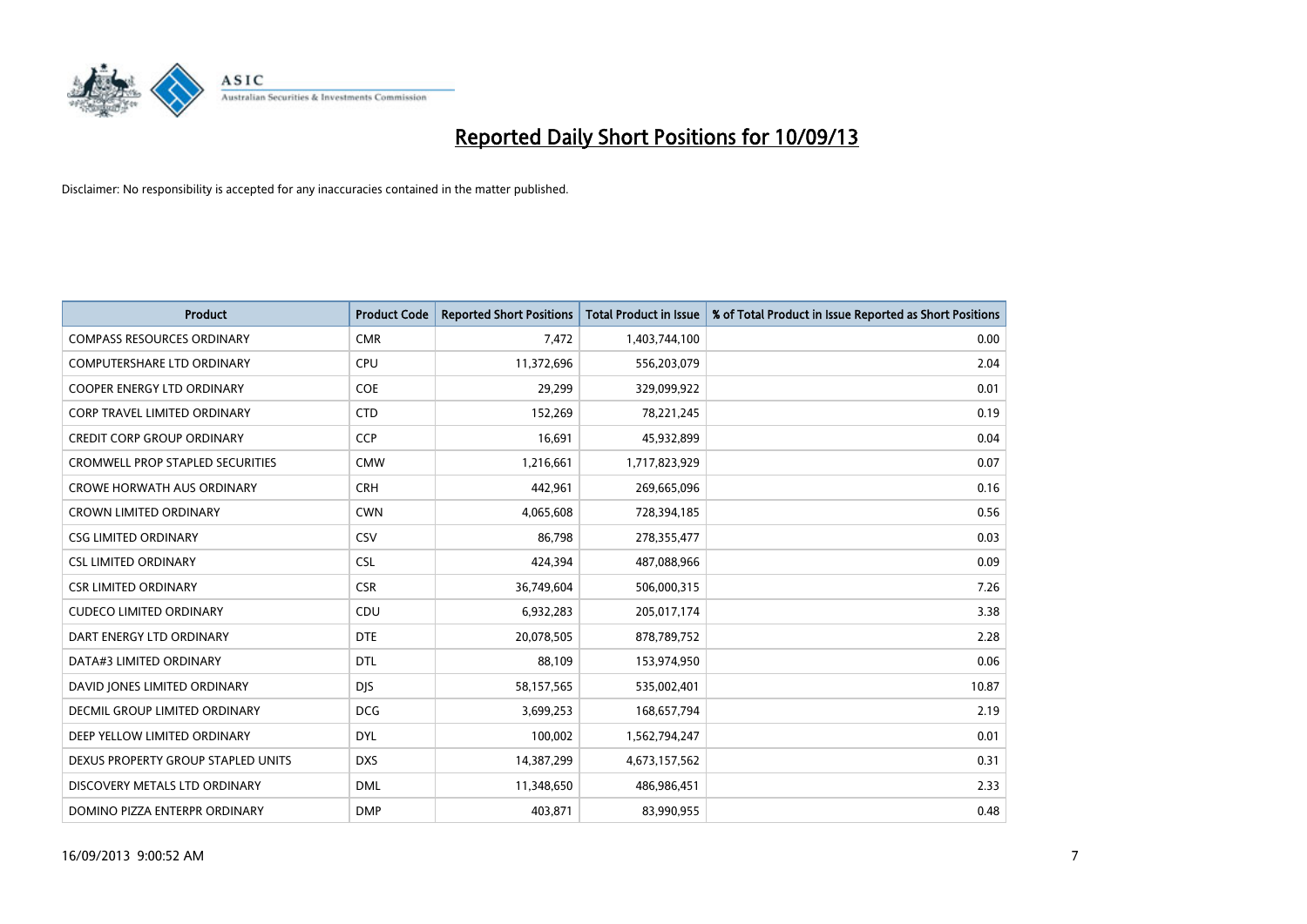

| <b>Product</b>                       | <b>Product Code</b> | <b>Reported Short Positions</b> | <b>Total Product in Issue</b> | % of Total Product in Issue Reported as Short Positions |
|--------------------------------------|---------------------|---------------------------------|-------------------------------|---------------------------------------------------------|
| DONACO INTERNATIONAL ORDINARY        | <b>DNA</b>          | 65,442                          | 371,719,896                   | 0.02                                                    |
| DOWNER EDI LIMITED ORDINARY          | <b>DOW</b>          | 10,212,421                      | 433,409,429                   | 2.36                                                    |
| DRILLSEARCH ENERGY ORDINARY          | <b>DLS</b>          | 14,604,082                      | 428,465,895                   | 3.41                                                    |
| DUET GROUP STAPLED US PROHIBIT.      | <b>DUE</b>          | 5,612,753                       | 1,237,195,531                 | 0.45                                                    |
| DULUXGROUP LIMITED ORDINARY          | <b>DLX</b>          | 2,791,085                       | 377,019,430                   | 0.74                                                    |
| <b>DWS LTD ORDINARY</b>              | <b>DWS</b>          | 462,600                         | 132,362,763                   | 0.35                                                    |
| ECHO ENTERTAINMENT ORDINARY          | <b>EGP</b>          | 5,510,845                       | 825,672,730                   | 0.67                                                    |
| <b>ELDERS LIMITED ORDINARY</b>       | <b>ELD</b>          | 17,938,307                      | 455,013,329                   | 3.94                                                    |
| ELEMENTAL MINERALS ORDINARY          | <b>ELM</b>          | 4,986                           | 303,263,391                   | 0.00                                                    |
| ELEMENTOS LIMITED ORDINARY           | <b>ELT</b>          | 16                              | 188,638,746                   | 0.00                                                    |
| <b>EMECO HOLDINGS ORDINARY</b>       | <b>EHL</b>          | 24,486,861                      | 599,675,707                   | 4.08                                                    |
| <b>ENDEAVOUR MIN CORP CDI 1:1</b>    | <b>EVR</b>          | 380,441                         | 94,057,031                    | 0.40                                                    |
| ENERGY RESOURCES ORDINARY 'A'        | <b>ERA</b>          | 8,216,901                       | 517,725,062                   | 1.59                                                    |
| <b>ENERGY WORLD CORPOR, ORDINARY</b> | <b>EWC</b>          | 28,517,154                      | 1,734,166,672                 | 1.64                                                    |
| <b>ENVESTRA LIMITED ORDINARY</b>     | <b>ENV</b>          | 6,183,046                       | 1,796,808,474                 | 0.34                                                    |
| EQUATORIAL RES LTD ORDINARY          | EQX                 | 8                               | 121,885,353                   | 0.00                                                    |
| ERM POWER LIMITED ORDINARY           | EPW                 | 36,941                          | 207,499,601                   | 0.02                                                    |
| ESERVGLOBAL LIMITED ORDINARY         | ESV                 | 7,244,497                       | 249,045,997                   | 2.91                                                    |
| EVOLUTION MINING LTD ORDINARY        | <b>EVN</b>          | 21,200,046                      | 708,652,367                   | 2.99                                                    |
| FAIRFAX MEDIA LTD ORDINARY           | <b>FXJ</b>          | 338,587,062                     | 2,351,955,725                 | 14.40                                                   |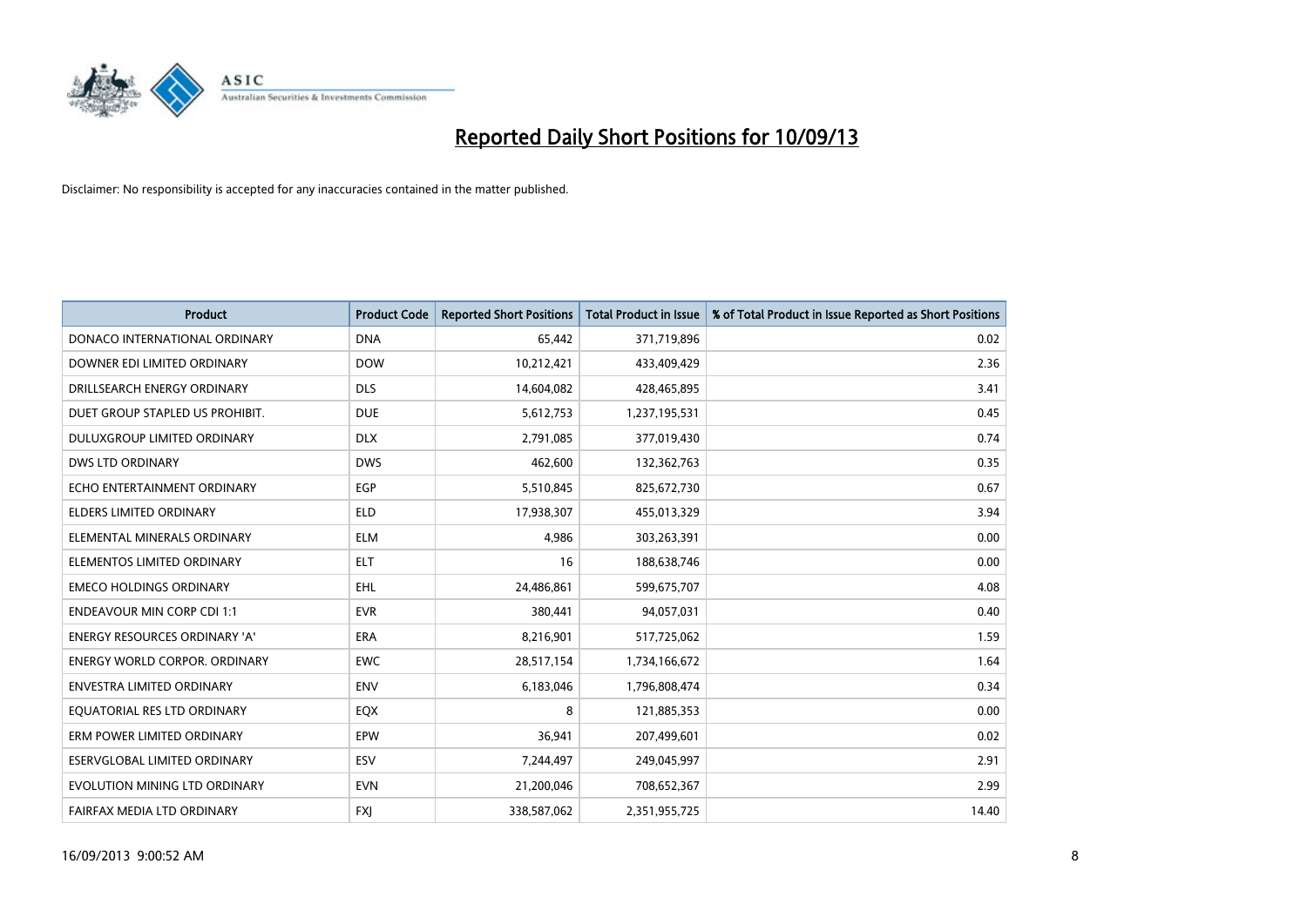

| <b>Product</b>                         | <b>Product Code</b> | <b>Reported Short Positions</b> | <b>Total Product in Issue</b> | % of Total Product in Issue Reported as Short Positions |
|----------------------------------------|---------------------|---------------------------------|-------------------------------|---------------------------------------------------------|
| <b>FANTASTIC HOLDINGS ORDINARY</b>     | <b>FAN</b>          | 17,511                          | 103,068,398                   | 0.02                                                    |
| FAR LTD ORDINARY                       | FAR                 | 24,104,143                      | 2,499,846,742                 | 0.96                                                    |
| FEDERATION CNTRES ORD/UNIT STAPLED SEC | <b>FDC</b>          | 4,092,285                       | 1,427,641,565                 | 0.29                                                    |
| FINBAR GROUP LIMITED ORDINARY          | <b>FRI</b>          | 13,168                          | 218,006,169                   | 0.01                                                    |
| FISHER & PAYKEL H. ORDINARY            | <b>FPH</b>          | 230,517                         | 546,645,236                   | 0.04                                                    |
| FKP PROPERTY GROUP STAPLED SECURITIES  | <b>FKP</b>          | 10,489,841                      | 321,578,705                   | 3.26                                                    |
| FLEETWOOD CORP ORDINARY                | <b>FWD</b>          | 1,750,911                       | 60,522,619                    | 2.89                                                    |
| FLETCHER BUILDING ORDINARY             | <b>FBU</b>          | 4,672,106                       | 686,096,427                   | 0.68                                                    |
| FLEXIGROUP LIMITED ORDINARY            | <b>FXL</b>          | 80,459                          | 303,385,394                   | 0.03                                                    |
| <b>FLIGHT CENTRE ORDINARY</b>          | <b>FLT</b>          | 4,327,623                       | 100,483,468                   | 4.31                                                    |
| FLINDERS MINES LTD ORDINARY            | <b>FMS</b>          | 7,173,638                       | 1,824,843,676                 | 0.39                                                    |
| <b>FOCUS MINERALS LTD ORDINARY</b>     | <b>FML</b>          | 34,964,648                      | 9,137,375,877                 | 0.38                                                    |
| FORGE GROUP LIMITED ORDINARY           | FGE                 | 1,215,268                       | 86,169,014                    | 1.41                                                    |
| FORTESCUE METALS GRP ORDINARY          | <b>FMG</b>          | 160,058,307                     | 3,113,798,659                 | 5.14                                                    |
| <b>G.U.D. HOLDINGS ORDINARY</b>        | <b>GUD</b>          | 5,928,326                       | 71,341,319                    | 8.31                                                    |
| <b>G8 EDUCATION LIMITED ORDINARY</b>   | <b>GEM</b>          | 1,900,187                       | 273,190,260                   | 0.70                                                    |
| <b>GALAXY RESOURCES ORDINARY</b>       | GXY                 | 5,805,939                       | 800,152,412                   | 0.73                                                    |
| <b>GALILEO JAPAN TRUST UNIT</b>        | GJT                 | 5,547                           | 8,111,332                     | 0.07                                                    |
| <b>GBST HOLDINGS., ORDINARY</b>        | GBT                 | 1,190                           | 66,561,725                    | 0.00                                                    |
| <b>GEODYNAMICS LIMITED ORDINARY</b>    | GDY                 | 850                             | 406,452,608                   | 0.00                                                    |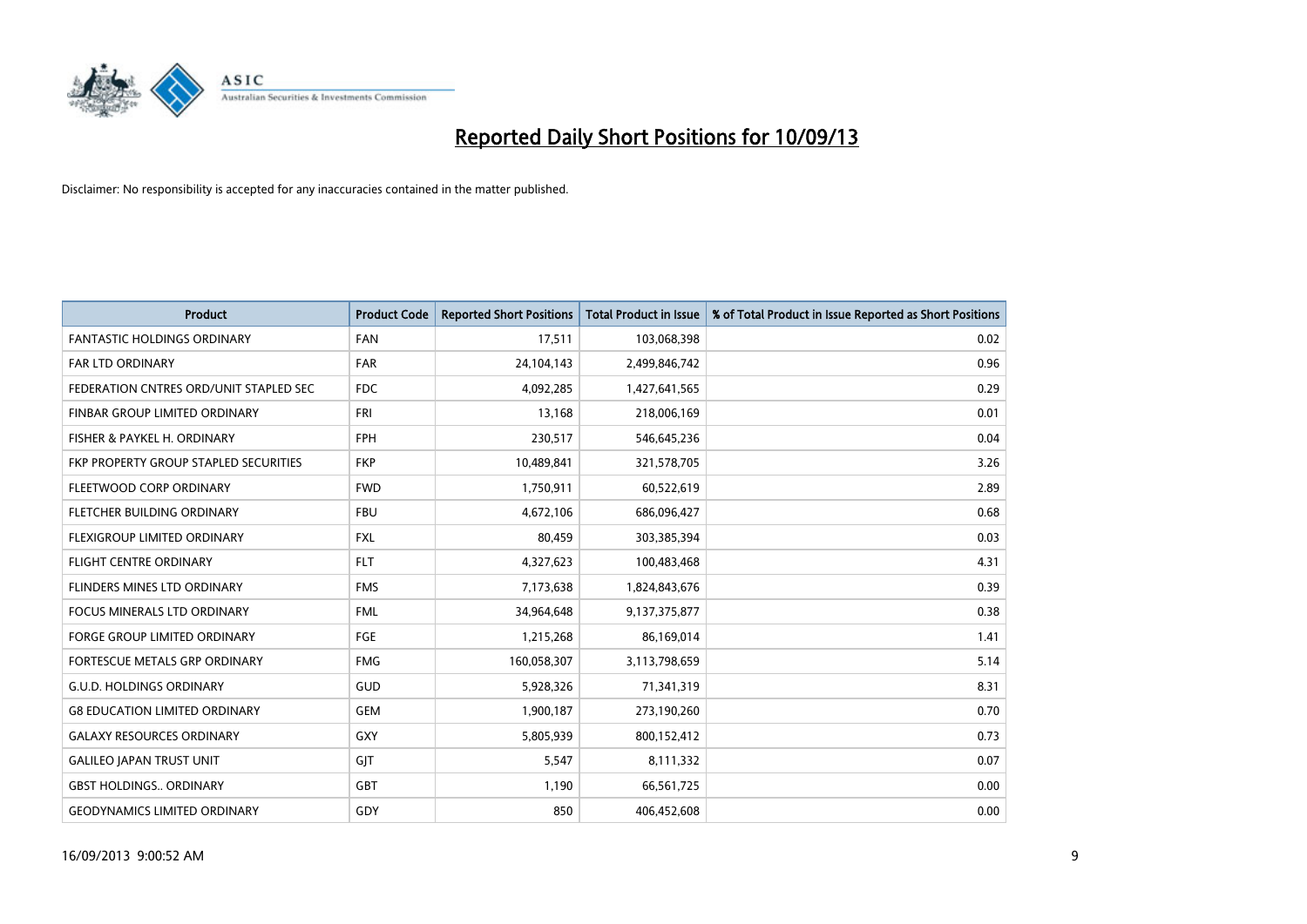

| Product                                          | <b>Product Code</b> | <b>Reported Short Positions</b> | <b>Total Product in Issue</b> | % of Total Product in Issue Reported as Short Positions |
|--------------------------------------------------|---------------------|---------------------------------|-------------------------------|---------------------------------------------------------|
| GI DYNAMICS, INC CDI US PROHIBITED               | GID                 | 2,500                           | 389,977,755                   | 0.00                                                    |
| <b>GINDALBIE METALS LTD ORDINARY</b>             | GBG                 | 51,320,946                      | 1,492,982,791                 | 3.44                                                    |
| <b>GOODMAN FIELDER, ORDINARY</b>                 | <b>GFF</b>          | 36,728,524                      | 1,955,559,207                 | 1.88                                                    |
| <b>GOODMAN GROUP STAPLED</b>                     | <b>GMG</b>          | 4,902,868                       | 1,718,698,949                 | 0.29                                                    |
| <b>GPT GROUP STAPLED SEC.</b>                    | GPT                 | 5,451,381                       | 1,728,458,473                 | 0.32                                                    |
| <b>GRAINCORP LIMITED A CLASS ORDINARY</b>        | <b>GNC</b>          | 138,668                         | 228,855,628                   | 0.06                                                    |
| <b>GRANGE RESOURCES, ORDINARY</b>                | GRR                 | 5,839,324                       | 1,156,492,195                 | 0.50                                                    |
| <b>GREENLAND MIN EN LTD ORDINARY</b>             | GGG                 | 3,940,758                       | 572,720,096                   | 0.69                                                    |
| <b>GROWTHPOINT PROPERTY ORD/UNIT STAPLED SEC</b> | GOZ                 | 49.999                          | 414,229,412                   | 0.01                                                    |
| <b>GRYPHON MINERALS LTD ORDINARY</b>             | GRY                 | 11,158,041                      | 400,691,164                   | 2.78                                                    |
| <b>GUILDFORD COAL LTD ORDINARY</b>               | <b>GUF</b>          | 458,540                         | 635,046,899                   | 0.07                                                    |
| <b>GWA GROUP LTD ORDINARY</b>                    | <b>GWA</b>          | 14,585,623                      | 306,533,770                   | 4.76                                                    |
| HARVEY NORMAN ORDINARY                           | <b>HVN</b>          | 69,321,767                      | 1,062,316,784                 | 6.53                                                    |
| <b>HENDERSON GROUP CDI 1:1</b>                   | <b>HGG</b>          | 1,325,242                       | 733,252,837                   | 0.18                                                    |
| HFA HOLDINGS LIMITED ORDINARY                    | <b>HFA</b>          | 3,863                           | 118,738,157                   | 0.00                                                    |
| HIGHLANDS PACIFIC ORDINARY                       | HIG                 | 500,001                         | 789,344,774                   | 0.06                                                    |
| HILLGROVE RES LTD ORDINARY                       | <b>HGO</b>          | 2,805,968                       | 1,023,760,221                 | 0.27                                                    |
| <b>HILLS HOLDINGS LTD ORDINARY</b>               | <b>HIL</b>          | 61,584                          | 246,500,444                   | 0.02                                                    |
| HORIZON OIL LIMITED ORDINARY                     | <b>HZN</b>          | 71,816,904                      | 1,297,449,932                 | 5.54                                                    |
| HOT CHILI LTD ORDINARY                           | HCH                 | 10,000                          | 310,628,886                   | 0.00                                                    |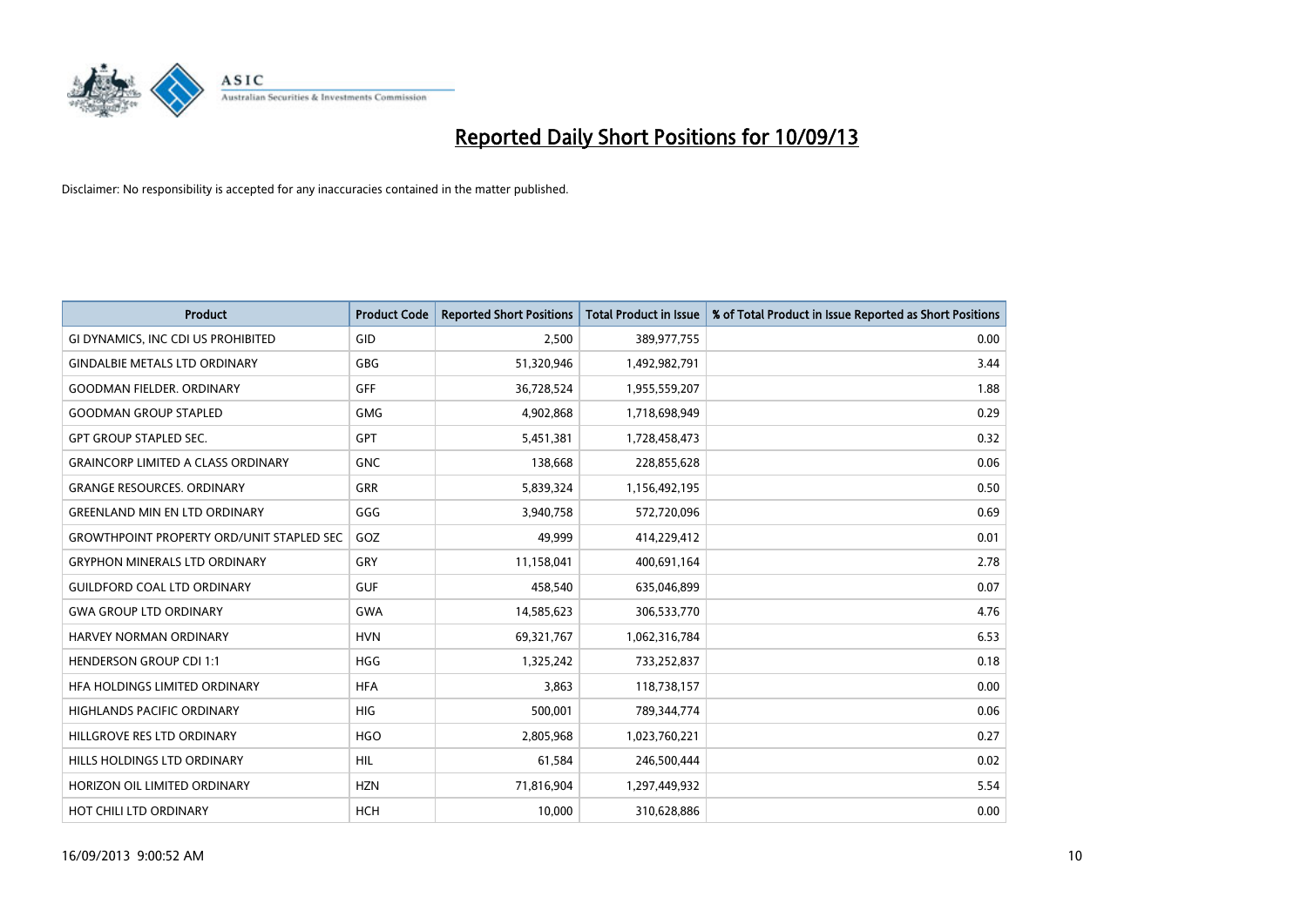

| <b>Product</b>                           | <b>Product Code</b> | <b>Reported Short Positions</b> | <b>Total Product in Issue</b> | % of Total Product in Issue Reported as Short Positions |
|------------------------------------------|---------------------|---------------------------------|-------------------------------|---------------------------------------------------------|
| <b>ICON ENERGY LIMITED ORDINARY</b>      | <b>ICN</b>          | 19,230                          | 535,455,958                   | 0.00                                                    |
| <b>IINET LIMITED ORDINARY</b>            | <b>IIN</b>          | 1,444,126                       | 161,238,847                   | 0.90                                                    |
| <b>ILUKA RESOURCES ORDINARY</b>          | ILU                 | 38,316,280                      | 418,700,517                   | 9.15                                                    |
| <b>IMDEX LIMITED ORDINARY</b>            | <b>IMD</b>          | 4,180,458                       | 210,473,188                   | 1.99                                                    |
| IMF (AUSTRALIA) LTD ORDINARY             | <b>IMF</b>          | 2,588,806                       | 123,203,426                   | 2.10                                                    |
| <b>INCITEC PIVOT ORDINARY</b>            | IPL                 | 18,066,072                      | 1,628,730,107                 | 1.11                                                    |
| <b>INDEPENDENCE GROUP ORDINARY</b>       | IGO                 | 4,379,858                       | 233,323,905                   | 1.88                                                    |
| INDOPHIL RESOURCES ORDINARY              | <b>IRN</b>          | 1,757,775                       | 1,203,146,194                 | 0.15                                                    |
| <b>INFIGEN ENERGY STAPLED SECURITIES</b> | <b>IFN</b>          | 3,373,823                       | 764,993,434                   | 0.44                                                    |
| <b>INFOMEDIA LTD ORDINARY</b>            | IFM                 | 46,000                          | 304,753,155                   | 0.02                                                    |
| <b>INGENIA GROUP STAPLED SECURITIES</b>  | <b>INA</b>          | 5,000                           | 507,179,194                   | 0.00                                                    |
| <b>INOVA RESOURCES LTD ORDINARY</b>      | <b>IVA</b>          | 1,527,434                       | 728,618,577                   | 0.21                                                    |
| <b>INSURANCE AUSTRALIA ORDINARY</b>      | IAG                 | 2,821,497                       | 2,079,034,021                 | 0.14                                                    |
| <b>INTREPID MINES ORDINARY</b>           | <b>IAU</b>          | 19,963,570                      | 556,118,015                   | 3.59                                                    |
| INVESTA OFFICE FUND STAPLED SECURITIES   | <b>IOF</b>          | 965,359                         | 614,047,458                   | 0.16                                                    |
| <b>INVOCARE LIMITED ORDINARY</b>         | <b>IVC</b>          | 5,041,273                       | 110,030,298                   | 4.58                                                    |
| <b>IOOF HOLDINGS LTD ORDINARY</b>        | IFL                 | 2,483,880                       | 232,118,034                   | 1.07                                                    |
| <b>IRESS LIMITED ORDINARY</b>            | <b>IRE</b>          | 838,358                         | 151,100,570                   | 0.55                                                    |
| <b>IRON ORE HOLDINGS ORDINARY</b>        | <b>IOH</b>          | 26,197                          | 161,174,005                   | 0.02                                                    |
| <b>ISELECT LTD ORDINARY</b>              | <b>ISU</b>          | 1,763,064                       | 259,964,894                   | 0.68                                                    |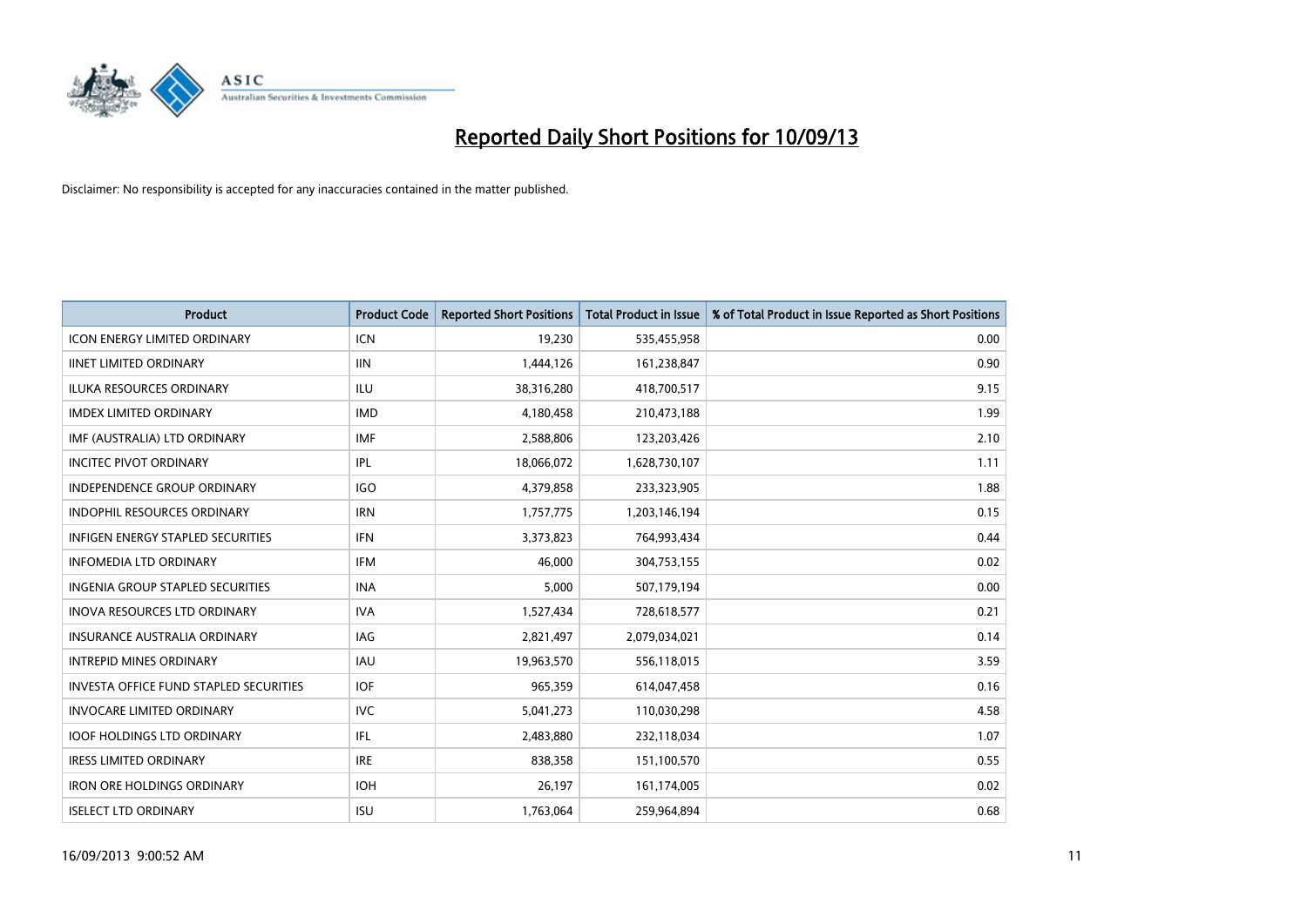

| <b>Product</b>                                  | <b>Product Code</b> | <b>Reported Short Positions</b> | <b>Total Product in Issue</b> | % of Total Product in Issue Reported as Short Positions |
|-------------------------------------------------|---------------------|---------------------------------|-------------------------------|---------------------------------------------------------|
| <b>IAMES HARDIE INDUST CHESS DEPOSITARY INT</b> | <b>IHX</b>          | 6,537,029                       | 442,455,796                   | 1.48                                                    |
| <b>JB HI-FI LIMITED ORDINARY</b>                | <b>JBH</b>          | 9,092,244                       | 99,892,963                    | 9.10                                                    |
| <b>JUPITER MINES ORDINARY</b>                   | <b>IMS</b>          | 9,874                           | 2,281,835,383                 | 0.00                                                    |
| KAGARA LTD ORDINARY                             | KZL                 | 3,385,466                       | 798,953,117                   | 0.42                                                    |
| KAROON GAS AUSTRALIA ORDINARY                   | <b>KAR</b>          | 859,933                         | 251,120,769                   | 0.34                                                    |
| KATHMANDU HOLD LTD ORDINARY                     | <b>KMD</b>          | 23,308                          | 200,215,894                   | 0.01                                                    |
| <b>KBL MINING LIMITED ORDINARY</b>              | <b>KBL</b>          | 1,820                           | 393,535,629                   | 0.00                                                    |
| KINGSGATE CONSOLID. ORDINARY                    | <b>KCN</b>          | 14,438,543                      | 152,284,777                   | 9.48                                                    |
| KINGSROSE MINING LTD ORDINARY                   | <b>KRM</b>          | 437,474                         | 335,753,851                   | 0.13                                                    |
| LEIGHTON HOLDINGS ORDINARY                      | LEI                 | 18,945,866                      | 337,235,188                   | 5.62                                                    |
| LEND LEASE GROUP UNIT/ORD STAPLED               | <b>LLC</b>          | 2,475,220                       | 575,508,314                   | 0.43                                                    |
| LINC ENERGY LTD ORDINARY                        | <b>LNC</b>          | 17,258,364                      | 518,687,562                   | 3.33                                                    |
| LION SELECTION GRP ORDINARY                     | <b>LSX</b>          | 36                              | 106,911,413                   | 0.00                                                    |
| LYCOPODIUM LIMITED ORDINARY                     | <b>LYL</b>          | 90                              | 38,955,103                    | 0.00                                                    |
| LYNAS CORPORATION ORDINARY                      | <b>LYC</b>          | 190,904,530                     | 1,960,801,292                 | 9.74                                                    |
| <b>M2 TELECOMMUNICATION ORDINARY</b>            | <b>MTU</b>          | 7,572,531                       | 178,498,822                   | 4.24                                                    |
| MACA LIMITED ORDINARY                           | <b>MLD</b>          | 4,359                           | 172,500,000                   | 0.00                                                    |
| <b>MACMAHON HOLDINGS ORDINARY</b>               | <b>MAH</b>          | 1,631,636                       | 1,261,699,966                 | 0.13                                                    |
| MACO ATLAS ROADS GRP ORDINARY STAPLED           | <b>MOA</b>          | 18,188,718                      | 478,531,436                   | 3.80                                                    |
| MACQUARIE GROUP LTD ORDINARY                    | <b>MOG</b>          | 1,175,910                       | 339,888,036                   | 0.35                                                    |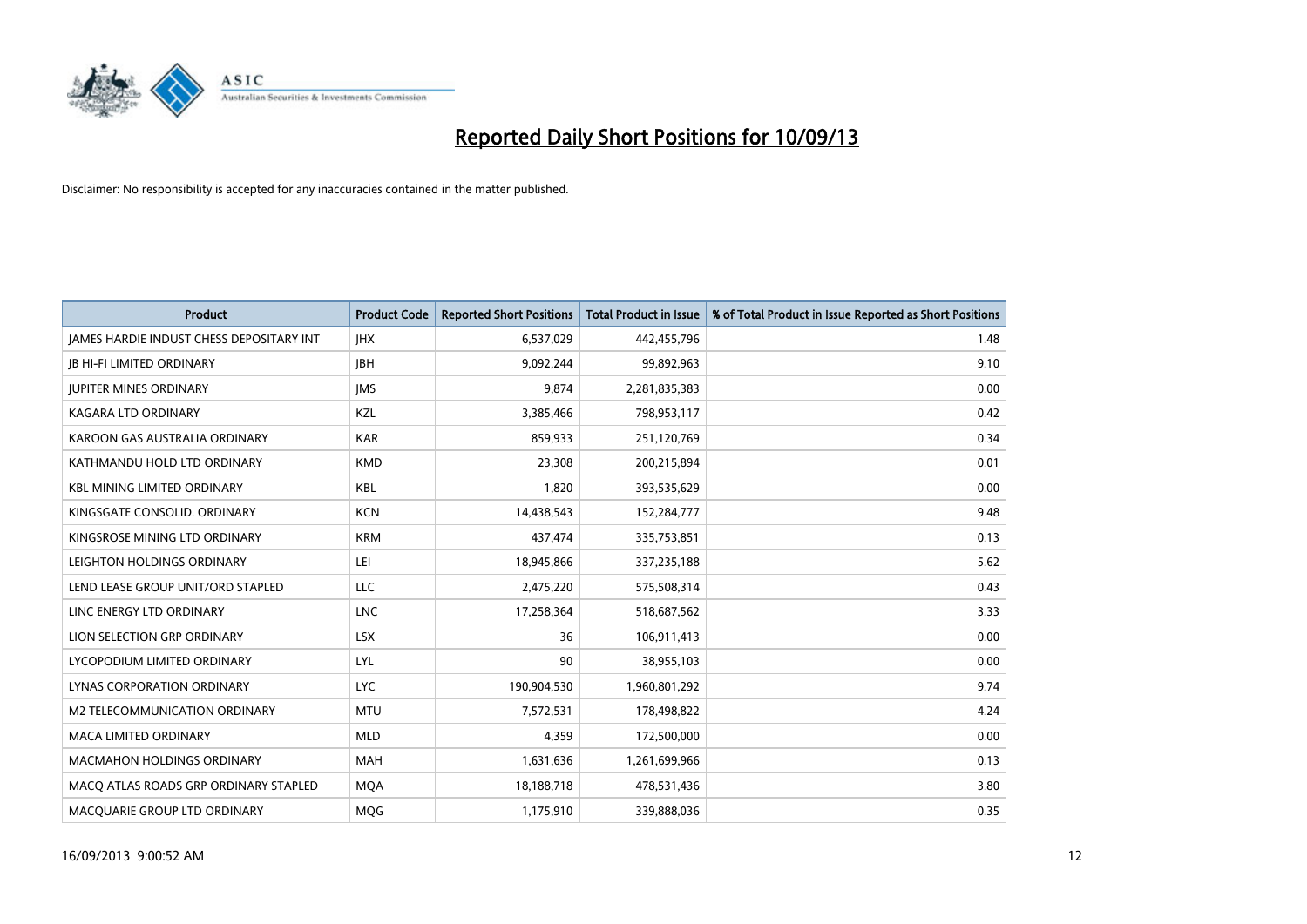

| <b>Product</b>                       | <b>Product Code</b> | <b>Reported Short Positions</b> | <b>Total Product in Issue</b> | % of Total Product in Issue Reported as Short Positions |
|--------------------------------------|---------------------|---------------------------------|-------------------------------|---------------------------------------------------------|
| MACQUARIE TELECOM GP ORDINARY        | MAQ                 | 2,661                           | 20,967,121                    | 0.01                                                    |
| MAGELLAN FIN GRP LTD ORDINARY        | <b>MFG</b>          | 562,449                         | 152,782,876                   | 0.37                                                    |
| <b>MATRIX C &amp; E LTD ORDINARY</b> | <b>MCE</b>          | 3,248,407                       | 94,555,428                    | 3.44                                                    |
| MAVERICK DRILLING ORDINARY           | <b>MAD</b>          | 10,338,033                      | 452,726,751                   | 2.28                                                    |
| <b>MAXITRANS INDUSTRIES ORDINARY</b> | <b>MXI</b>          | 39,081                          | 183,993,392                   | 0.02                                                    |
| MAYNE PHARMA LTD ORDINARY            | <b>MYX</b>          | 1,902                           | 563,459,968                   | 0.00                                                    |
| MCMILLAN SHAKESPEARE ORDINARY        | <b>MMS</b>          | 2,345,293                       | 74,523,965                    | 3.15                                                    |
| <b>MCPHERSON'S LTD ORDINARY</b>      | <b>MCP</b>          | 10                              | 89,294,198                    | 0.00                                                    |
| MEDUSA MINING LTD ORDINARY           | <b>MML</b>          | 1,691,406                       | 188,903,911                   | 0.90                                                    |
| MEO AUSTRALIA LTD ORDINARY           | <b>MEO</b>          | 10,845                          | 627,264,587                   | 0.00                                                    |
| MERMAID MARINE ORDINARY              | <b>MRM</b>          | 686,072                         | 230,916,498                   | 0.30                                                    |
| MESOBLAST LIMITED ORDINARY           | <b>MSB</b>          | 15,531,124                      | 315,423,901                   | 4.92                                                    |
| METALS X LIMITED ORDINARY            | <b>MLX</b>          | 77,960                          | 1,652,636,110                 | 0.00                                                    |
| METCASH LIMITED ORDINARY             | <b>MTS</b>          | 80,097,753                      | 880,704,786                   | 9.09                                                    |
| METMINCO LIMITED ORDINARY            | <b>MNC</b>          | 1,765,134                       | 1,749,543,023                 | 0.10                                                    |
| MICLYN EXP OFFSHR ORDINARY           | <b>MIO</b>          | 203,776                         | 281,538,972                   | 0.07                                                    |
| MIGHTY RIVER POWER ORDINARY          | <b>MYT</b>          | 2,794                           | 1,400,000,094                 | 0.00                                                    |
| MILTON CORPORATION ORDINARY          | <b>MLT</b>          | 6,106                           | 122,147,119                   | 0.00                                                    |
| MINCOR RESOURCES NL ORDINARY         | <b>MCR</b>          | 2,411,805                       | 188,208,274                   | 1.28                                                    |
| MINERAL DEPOSITS ORDINARY            | <b>MDL</b>          | 3,969,750                       | 83,538,786                    | 4.75                                                    |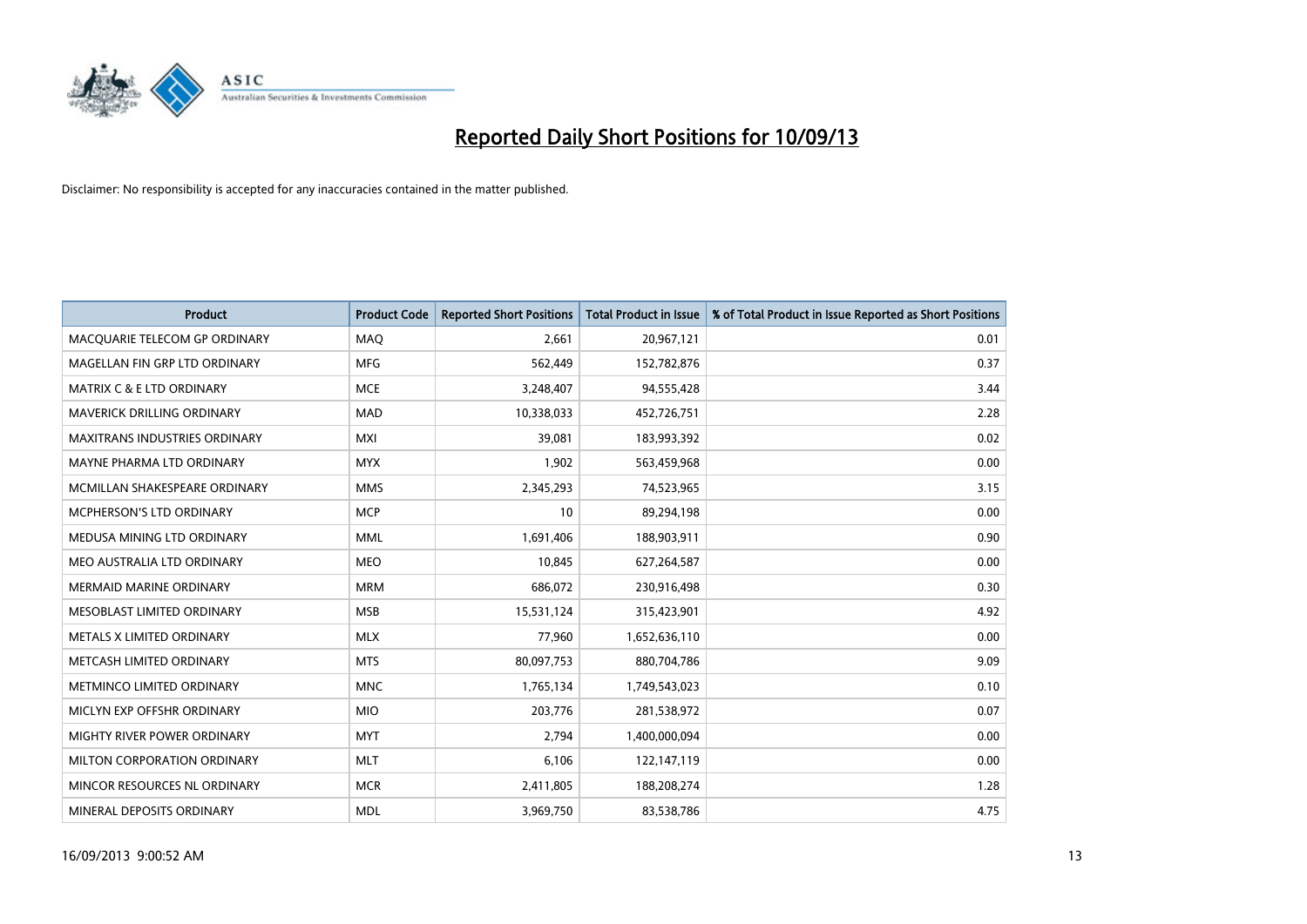

| <b>Product</b>                    | <b>Product Code</b> | <b>Reported Short Positions</b> | <b>Total Product in Issue</b> | % of Total Product in Issue Reported as Short Positions |
|-----------------------------------|---------------------|---------------------------------|-------------------------------|---------------------------------------------------------|
| MINERAL RESOURCES, ORDINARY       | <b>MIN</b>          | 4,698,315                       | 185,987,992                   | 2.53                                                    |
| MIRABELA NICKEL LTD ORDINARY      | <b>MBN</b>          | 35,973,444                      | 876,801,147                   | 4.10                                                    |
| MIRVAC GROUP STAPLED SECURITIES   | <b>MGR</b>          | 4,198,695                       | 3,664,938,678                 | 0.11                                                    |
| MOLOPO ENERGY LTD ORDINARY        | <b>MPO</b>          | 850,697                         | 246,724,091                   | 0.34                                                    |
| MONADELPHOUS GROUP ORDINARY       | <b>MND</b>          | 12,063,092                      | 90,940,258                    | 13.26                                                   |
| MORTGAGE CHOICE LTD ORDINARY      | <b>MOC</b>          | 754,395                         | 123,431,282                   | 0.61                                                    |
| <b>MOUNT GIBSON IRON ORDINARY</b> | <b>MGX</b>          | 15,882,599                      | 1,090,584,232                 | 1.46                                                    |
| MULTIPLEX SITES SITES             | <b>MXUPA</b>        | 1,231                           | 4,500,000                     | 0.03                                                    |
| MURCHISON METALS LTD ORDINARY     | <b>MMX</b>          | 3,050,022                       | 450,497,346                   | 0.68                                                    |
| MYER HOLDINGS LTD ORDINARY        | <b>MYR</b>          | 83,348,716                      | 583,794,551                   | 14.28                                                   |
| NATIONAL AUST. BANK ORDINARY      | <b>NAB</b>          | 5,345,874                       | 2,348,892,519                 | 0.23                                                    |
| NAVITAS LIMITED ORDINARY          | <b>NVT</b>          | 2,789,608                       | 375,367,918                   | 0.74                                                    |
| NEON ENERGY LIMITED ORDINARY      | <b>NEN</b>          | 421,561                         | 553,037,848                   | 0.08                                                    |
| NEW HOPE CORPORATION ORDINARY     | <b>NHC</b>          | 1,284,749                       | 830,715,225                   | 0.15                                                    |
| NEW STANDARD ENERGY ORDINARY      | <b>NSE</b>          | 322,032                         | 305,331,847                   | 0.11                                                    |
| NEWCREST MINING ORDINARY          | <b>NCM</b>          | 4,311,047                       | 766,510,971                   | 0.56                                                    |
| NEWS CORP A NON-VOTING CDI        | <b>NWSLV</b>        | 2,987,830                       | 379,423,551                   | 0.79                                                    |
| NEWS CORP B VOTING CDI            | <b>NWS</b>          | 173,670                         | 199,630,239                   | 0.09                                                    |
| NEWSAT LIMITED ORDINARY           | <b>NWT</b>          | 8,500                           | 547,078,507                   | 0.00                                                    |
| NEXTDC LIMITED ORDINARY           | <b>NXT</b>          | 5,064,502                       | 192,904,486                   | 2.63                                                    |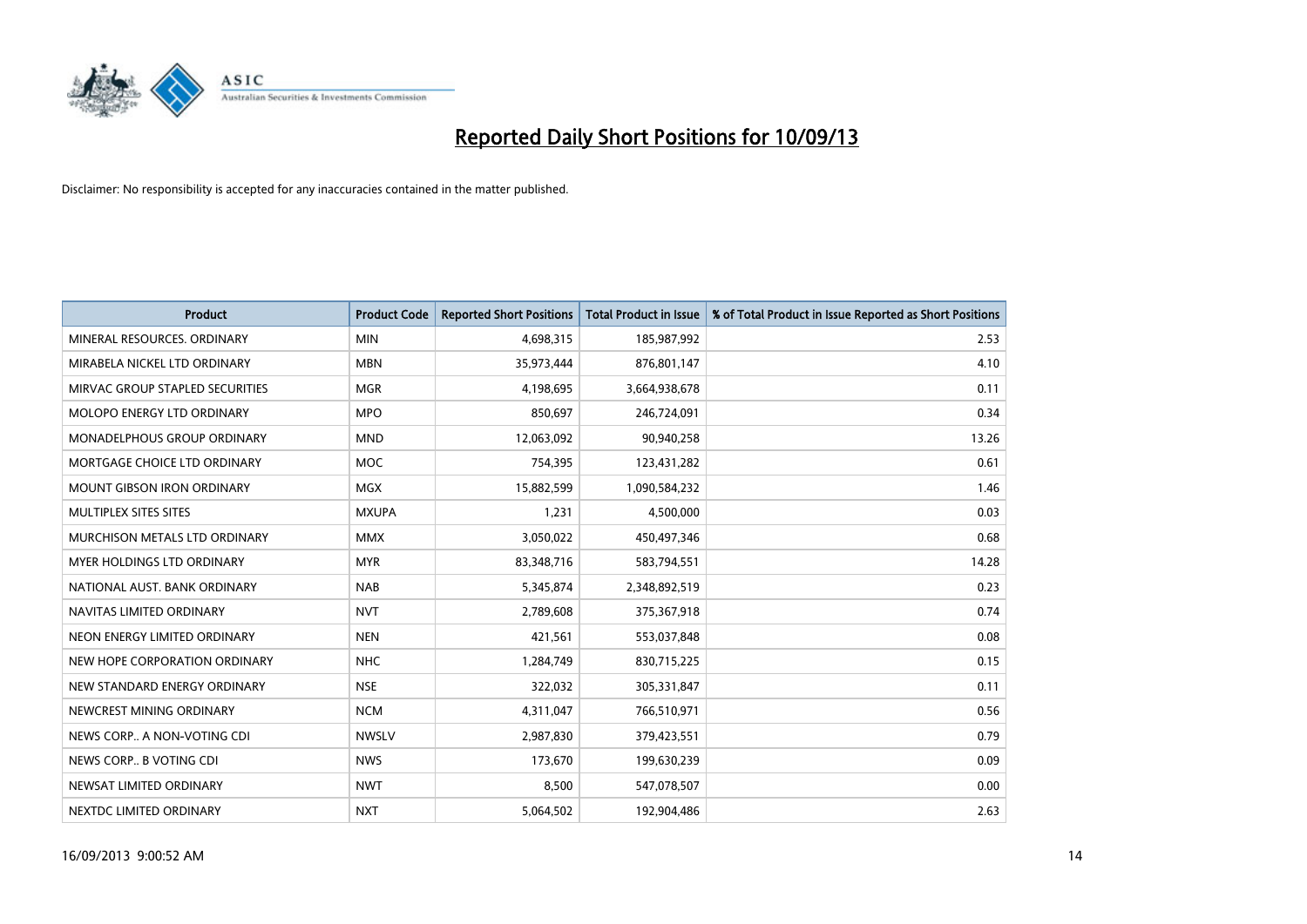

| <b>Product</b>                        | <b>Product Code</b> | <b>Reported Short Positions</b> | <b>Total Product in Issue</b> | % of Total Product in Issue Reported as Short Positions |
|---------------------------------------|---------------------|---------------------------------|-------------------------------|---------------------------------------------------------|
| NEXUS ENERGY LIMITED ORDINARY         | <b>NXS</b>          | 2,228,238                       | 1,330,219,459                 | 0.17                                                    |
| NIB HOLDINGS LIMITED ORDINARY         | <b>NHF</b>          | 3,387,126                       | 439,004,182                   | 0.77                                                    |
| NIDO PETROLEUM ORDINARY               | <b>NDO</b>          | 42,500                          | 2,046,650,968                 | 0.00                                                    |
| NOBLE MINERAL RES ORDINARY            | <b>NMG</b>          | 2,365,726                       | 666,397,952                   | 0.36                                                    |
| NORTHERN IRON LTD ORDINARY            | <b>NFE</b>          | 2,337,194                       | 484,405,314                   | 0.48                                                    |
| NORTHERN STAR ORDINARY                | <b>NST</b>          | 5,415,716                       | 424,279,762                   | 1.28                                                    |
| NOVOGEN LIMITED ORDINARY              | <b>NRT</b>          | 127,291                         | 143,691,221                   | 0.09                                                    |
| NRW HOLDINGS LIMITED ORDINARY         | <b>NWH</b>          | 16,563,635                      | 278,888,011                   | 5.94                                                    |
| NUCOAL RESOURCES LTD ORDINARY         | <b>NCR</b>          | 90.001                          | 768,612,354                   | 0.01                                                    |
| NUFARM LIMITED ORDINARY               | <b>NUF</b>          | 17,414,617                      | 262,954,040                   | 6.62                                                    |
| OAKTON LIMITED ORDINARY               | <b>OKN</b>          | 50,002                          | 89,912,735                    | 0.06                                                    |
| OCEANAGOLD CORP. CHESS DEPOSITARY INT | <b>OGC</b>          | 835,687                         | 293,587,920                   | 0.28                                                    |
| OIL SEARCH LTD ORDINARY               | OSH                 | 6,934,243                       | 1,340,018,530                 | 0.52                                                    |
| OM HOLDINGS LIMITED ORDINARY          | OMH                 | 3,122,749                       | 733,423,337                   | 0.43                                                    |
| ORICA LIMITED ORDINARY                | ORI                 | 11,706,004                      | 368,203,632                   | 3.18                                                    |
| ORIGIN ENERGY ORDINARY                | <b>ORG</b>          | 11,095,819                      | 1,098,072,141                 | 1.01                                                    |
| OROCOBRE LIMITED ORDINARY             | <b>ORE</b>          | 215,969                         | 117,745,140                   | 0.18                                                    |
| OROTONGROUP LIMITED ORDINARY          | ORL                 | 475,815                         | 40,880,902                    | 1.16                                                    |
| OZ MINERALS ORDINARY                  | OZL                 | 10,318,751                      | 303,470,022                   | 3.40                                                    |
| PACIFIC BRANDS ORDINARY               | <b>PBG</b>          | 9,983,968                       | 912,915,695                   | 1.09                                                    |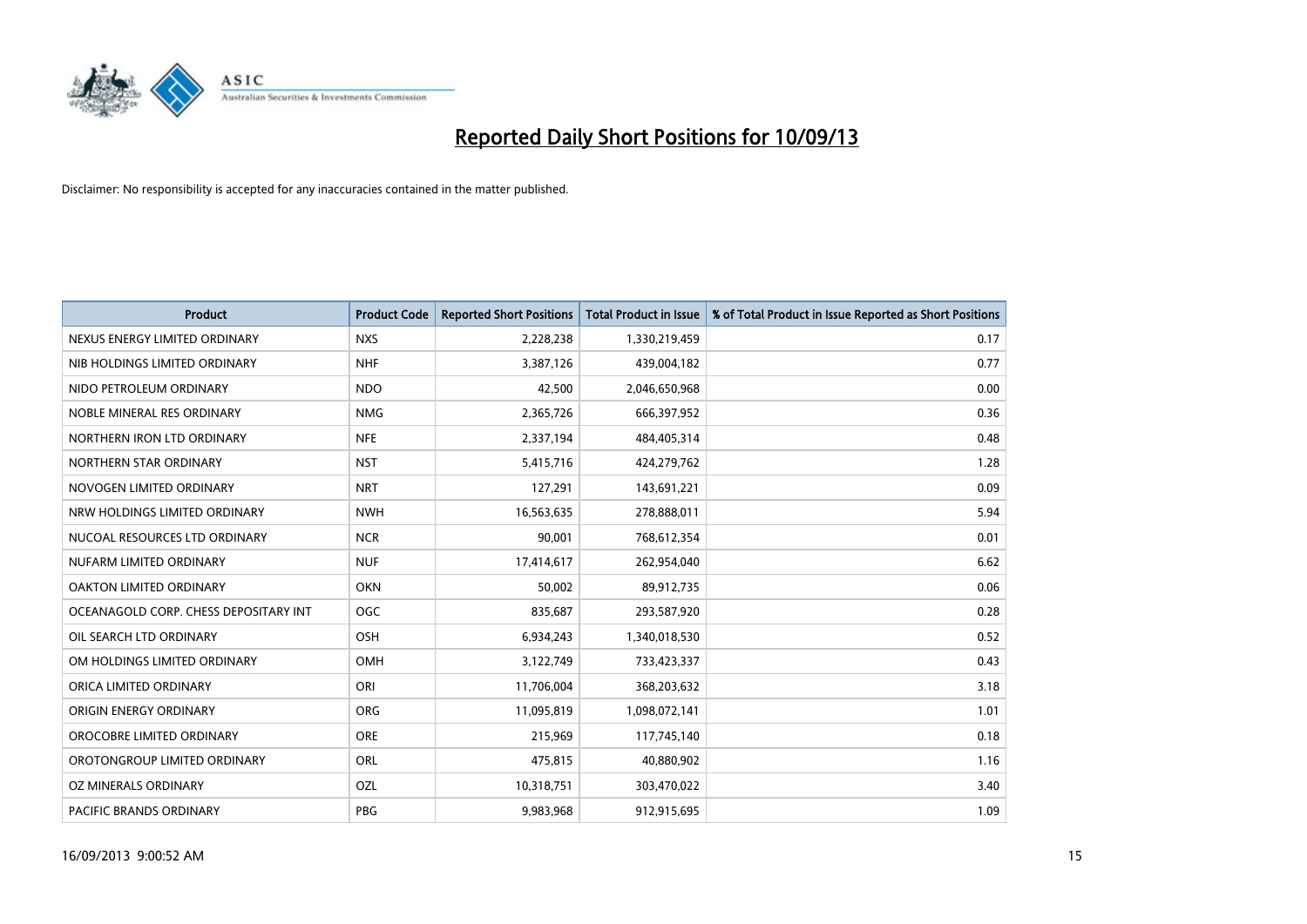

| Product                      | <b>Product Code</b> | <b>Reported Short Positions</b> | <b>Total Product in Issue</b> | % of Total Product in Issue Reported as Short Positions |
|------------------------------|---------------------|---------------------------------|-------------------------------|---------------------------------------------------------|
| PALADIN ENERGY LTD ORDINARY  | <b>PDN</b>          | 56,146,778                      | 963,332,074                   | 5.83                                                    |
| PANAUST LIMITED ORDINARY     | <b>PNA</b>          | 3,029,302                       | 619,084,930                   | 0.49                                                    |
| PANORAMIC RESOURCES ORDINARY | PAN                 | 368,966                         | 260,676,416                   | 0.14                                                    |
| PANTERRA GOLD LTD ORDINARY   | PGI                 | $\mathbf{1}$                    | 760,580,455                   | 0.00                                                    |
| PAPERLINX LIMITED ORDINARY   | <b>PPX</b>          | 48,101                          | 609,280,761                   | 0.01                                                    |
| PAPILLON RES LTD ORDINARY    | <b>PIR</b>          | 5,837,416                       | 337,944,210                   | 1.73                                                    |
| PATTIES FOODS LTD ORDINARY   | PFL                 | 31,057                          | 139,065,639                   | 0.02                                                    |
| PEET LIMITED ORDINARY        | <b>PPC</b>          | 2,863,410                       | 431,986,887                   | 0.66                                                    |
| PERILYA LIMITED ORDINARY     | <b>PEM</b>          | 804,479                         | 769,316,426                   | 0.10                                                    |
| PERPETUAL LIMITED ORDINARY   | <b>PPT</b>          | 2,166,023                       | 41,980,678                    | 5.16                                                    |
| PERSEUS MINING LTD ORDINARY  | <b>PRU</b>          | 6,970,372                       | 457,962,088                   | 1.52                                                    |
| PHARMAXIS LTD ORDINARY       | <b>PXS</b>          | 7,082,488                       | 308,548,389                   | 2.30                                                    |
| PLATINUM ASSET ORDINARY      | <b>PTM</b>          | 4,133,133                       | 578,215,695                   | 0.71                                                    |
| PLATINUM AUSTRALIA ORDINARY  | <b>PLA</b>          | 836,027                         | 504,968,043                   | 0.17                                                    |
| PMI GOLD CORP CDI 1:1        | <b>PVM</b>          | 251,840                         | 154,329,165                   | 0.16                                                    |
| PMP LIMITED ORDINARY         | <b>PMP</b>          | 164,903                         | 323,781,124                   | 0.05                                                    |
| PRANA BIOTECHNOLOGY ORDINARY | PBT                 | 300,000                         | 401,269,561                   | 0.07                                                    |
| PREMIER INVESTMENTS ORDINARY | <b>PMV</b>          | 1,375,091                       | 155,260,478                   | 0.89                                                    |
| PRIMA BIOMED LTD ORDINARY    | <b>PRR</b>          | 501,847                         | 1,228,709,341                 | 0.04                                                    |
| PRIMARY HEALTH CARE ORDINARY | <b>PRY</b>          | 23,461,513                      | 503,921,941                   | 4.66                                                    |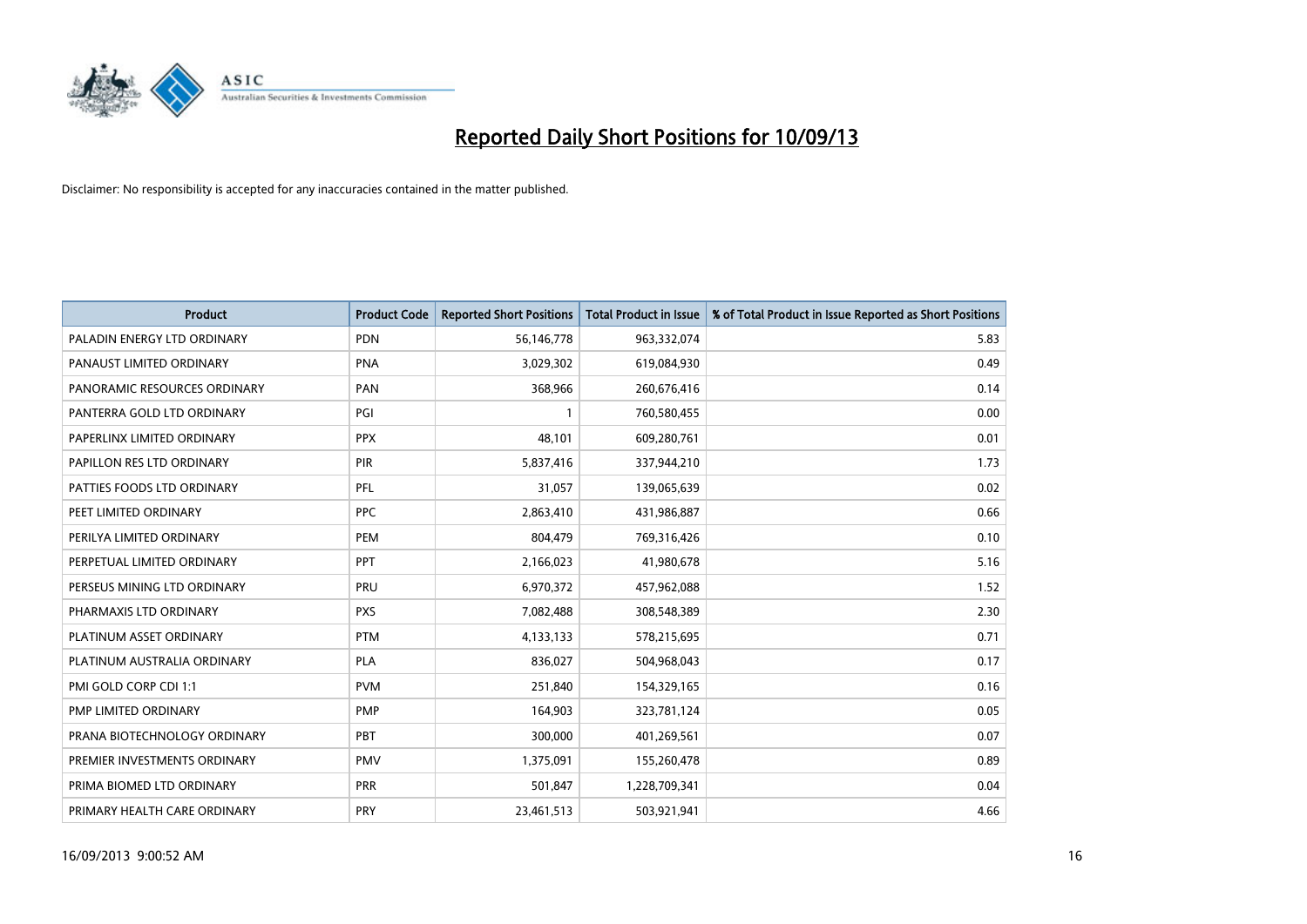

| <b>Product</b>                    | <b>Product Code</b> | <b>Reported Short Positions</b> | <b>Total Product in Issue</b> | % of Total Product in Issue Reported as Short Positions |
|-----------------------------------|---------------------|---------------------------------|-------------------------------|---------------------------------------------------------|
| PRIME MEDIA GRP LTD ORDINARY      | <b>PRT</b>          | 53,294                          | 366,330,303                   | 0.01                                                    |
| PROGRAMMED ORDINARY               | <b>PRG</b>          | 161,576                         | 118,229,190                   | 0.14                                                    |
| PURA VIDA ENERGY NL ORDINARY      | <b>PVD</b>          | 250,000                         | 80,583,514                    | 0.31                                                    |
| <b>QANTAS AIRWAYS ORDINARY</b>    | QAN                 | 39,913,611                      | 2,241,745,788                 | 1.78                                                    |
| OBE INSURANCE GROUP ORDINARY      | <b>OBE</b>          | 15,428,320                      | 1,220,868,532                 | 1.26                                                    |
| ORXPHARMA LTD ORDINARY            | <b>QRX</b>          | 291,492                         | 144,785,606                   | 0.20                                                    |
| <b>QUBE HOLDINGS LTD ORDINARY</b> | <b>QUB</b>          | 15,875,442                      | 928,965,547                   | 1.71                                                    |
| RAMELIUS RESOURCES ORDINARY       | <b>RMS</b>          | 3,884,039                       | 337,974,409                   | 1.15                                                    |
| RAMSAY HEALTH CARE ORDINARY       | <b>RHC</b>          | 2,494,214                       | 202,081,252                   | 1.23                                                    |
| RANGE RESOURCES LTD ORDINARY      | <b>RRS</b>          | 324,458                         | 3,014,803,085                 | 0.01                                                    |
| <b>RCR TOMLINSON ORDINARY</b>     | <b>RCR</b>          | 567,410                         | 134,031,265                   | 0.42                                                    |
| <b>REA GROUP ORDINARY</b>         | <b>REA</b>          | 909,811                         | 131,714,699                   | 0.69                                                    |
| RECKON LIMITED ORDINARY           | <b>RKN</b>          | 3,001                           | 129,488,015                   | 0.00                                                    |
| <b>RED 5 LIMITED ORDINARY</b>     | <b>RED</b>          | 1,260,616                       | 135,488,008                   | 0.93                                                    |
| <b>RED FORK ENERGY ORDINARY</b>   | <b>RFE</b>          | 3,442,126                       | 499,551,719                   | 0.69                                                    |
| REDBANK ENERGY LTD ORDINARY       | <b>AEI</b>          | 13                              | 786,287                       | 0.00                                                    |
| REECE AUSTRALIA LTD. ORDINARY     | <b>REH</b>          | 385                             | 99,600,000                    | 0.00                                                    |
| REED RESOURCES LTD ORDINARY       | <b>RDR</b>          | 50,000                          | 521,897,064                   | 0.01                                                    |
| <b>REGIS RESOURCES ORDINARY</b>   | <b>RRL</b>          | 5,964,963                       | 477,922,568                   | 1.25                                                    |
| RESMED INC CDI 10:1               | <b>RMD</b>          | 11,183,929                      | 1,556,242,300                 | 0.72                                                    |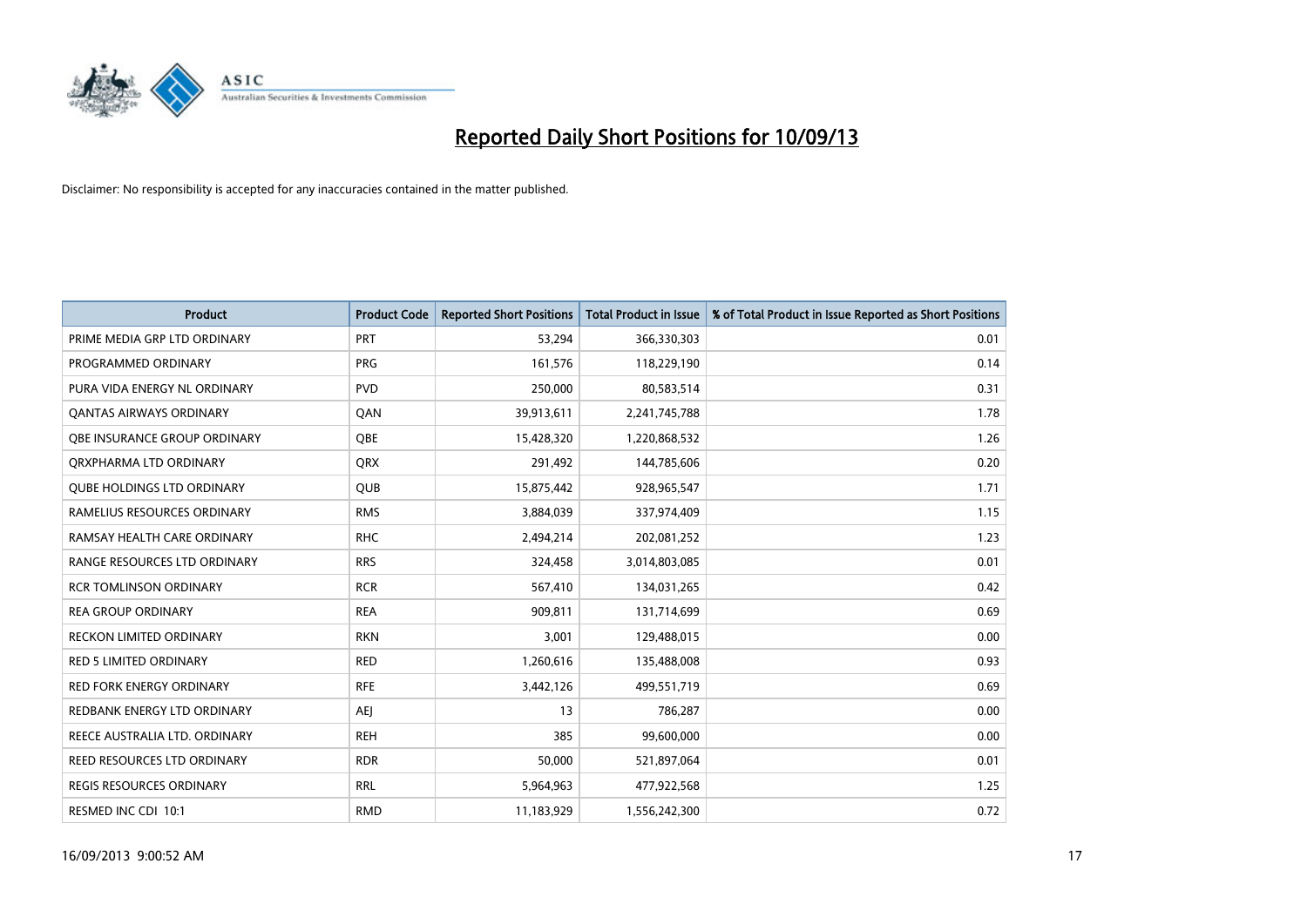

| <b>Product</b>                        | <b>Product Code</b> | <b>Reported Short Positions</b> | <b>Total Product in Issue</b> | % of Total Product in Issue Reported as Short Positions |
|---------------------------------------|---------------------|---------------------------------|-------------------------------|---------------------------------------------------------|
| RESOLUTE MINING ORDINARY              | <b>RSG</b>          | 2,842,292                       | 640,994,224                   | 0.44                                                    |
| RESOURCE EQUIP LTD ORDINARY           | <b>ROL</b>          | 5,000                           | 249,065,471                   | 0.00                                                    |
| <b>RESOURCE GENERATION ORDINARY</b>   | <b>RES</b>          | 423,659                         | 332,234,604                   | 0.13                                                    |
| RETAIL FOOD GROUP ORDINARY            | <b>RFG</b>          | 2,991,312                       | 130,301,190                   | 2.30                                                    |
| REX MINERALS LIMITED ORDINARY         | <b>RXM</b>          | 2,432,189                       | 188,907,284                   | 1.29                                                    |
| RHG LIMITED ORDINARY                  | <b>RHG</b>          | 1,085                           | 308,483,177                   | 0.00                                                    |
| <b>RIALTO ENERGY ORDINARY</b>         | <b>RIA</b>          | 41                              | 1,155,765,100                 | 0.00                                                    |
| RIDLEY CORPORATION ORDINARY           | <b>RIC</b>          | 520,727                         | 307,817,071                   | 0.17                                                    |
| RIO TINTO LIMITED ORDINARY            | <b>RIO</b>          | 6,042,984                       | 435,758,720                   | 1.39                                                    |
| ROBUST RESOURCES ORDINARY             | <b>ROL</b>          | 10,000                          | 102,829,826                   | 0.01                                                    |
| ROC OIL COMPANY ORDINARY              | <b>ROC</b>          | 1,357,393                       | 683,235,552                   | 0.20                                                    |
| SAI GLOBAL LIMITED ORDINARY           | SAI                 | 7,568,405                       | 209,694,571                   | 3.61                                                    |
| SALMAT LIMITED ORDINARY               | <b>SLM</b>          | 998                             | 159,812,799                   | 0.00                                                    |
| SAMSON OIL & GAS LTD ORDINARY         | SSN                 | 2,082,000                       | 2,547,617,329                 | 0.08                                                    |
| SANDFIRE RESOURCES ORDINARY           | <b>SFR</b>          | 4,134,673                       | 155,640,968                   | 2.66                                                    |
| <b>SANTOS LTD ORDINARY</b>            | <b>STO</b>          | 6,012,801                       | 965,685,463                   | 0.62                                                    |
| SARACEN MINERAL ORDINARY              | SAR                 | 14,099,177                      | 595,263,186                   | 2.37                                                    |
| SCA PROPERTY GROUP STAPLED SECURITIES | <b>SCP</b>          | 33,937,134                      | 642,417,140                   | 5.28                                                    |
| SEDGMAN LIMITED ORDINARY              | <b>SDM</b>          | 436,388                         | 220,368,310                   | 0.20                                                    |
| <b>SEEK LIMITED ORDINARY</b>          | <b>SEK</b>          | 16,891,654                      | 338,841,361                   | 4.99                                                    |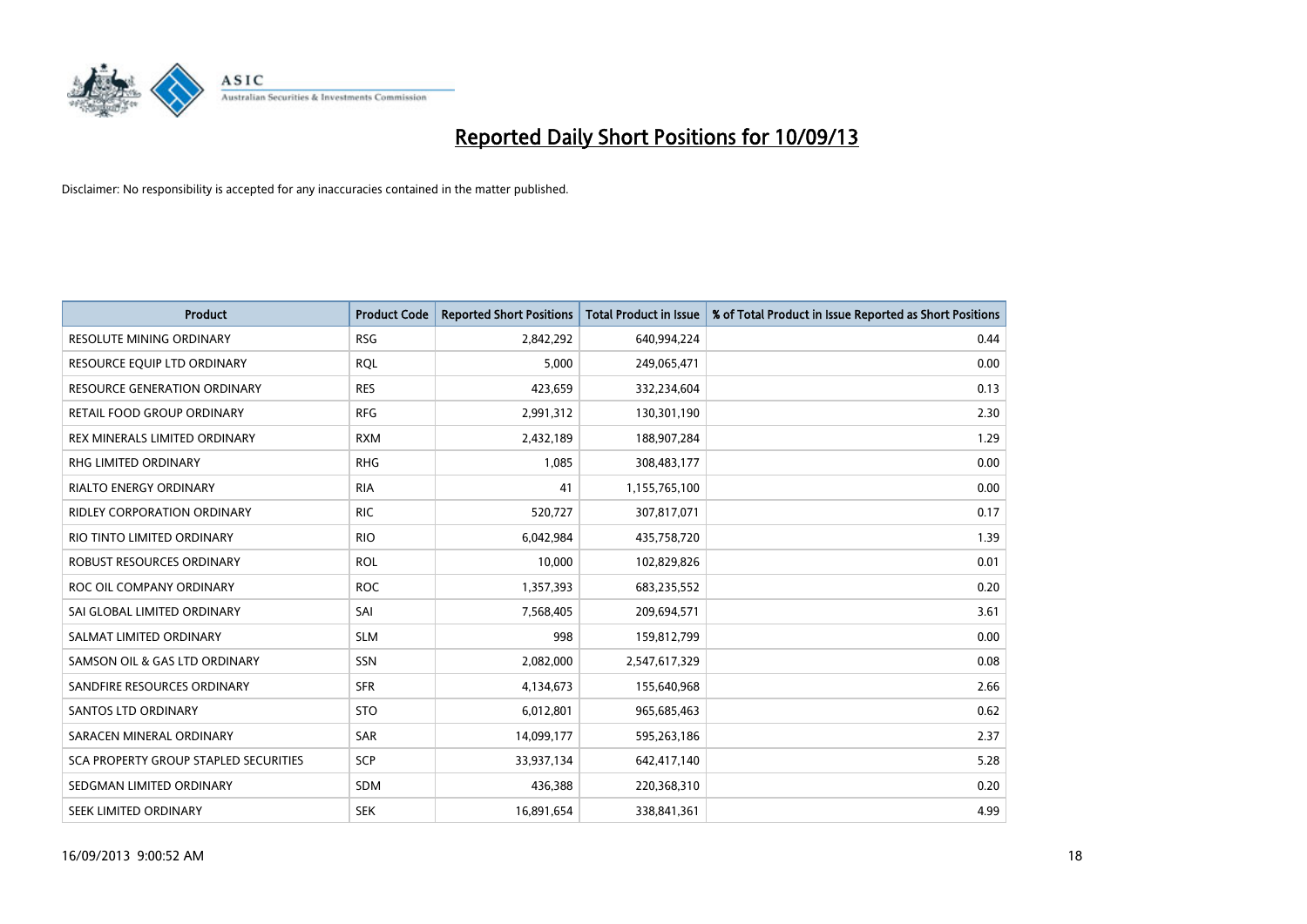

| <b>Product</b>                           | <b>Product Code</b> | <b>Reported Short Positions</b> | <b>Total Product in Issue</b> | % of Total Product in Issue Reported as Short Positions |
|------------------------------------------|---------------------|---------------------------------|-------------------------------|---------------------------------------------------------|
| SELECT HARVESTS ORDINARY                 | <b>SHV</b>          | 28,600                          | 57,462,851                    | 0.05                                                    |
| SENEX ENERGY LIMITED ORDINARY            | SXY                 | 6,020,819                       | 1,141,310,350                 | 0.53                                                    |
| SERVICE STREAM ORDINARY                  | <b>SSM</b>          | 100                             | 283,418,867                   | 0.00                                                    |
| SEVEN GROUP HOLDINGS ORDINARY            | <b>SVW</b>          | 5,095,326                       | 308,160,281                   | 1.65                                                    |
| SEVEN WEST MEDIA LTD ORDINARY            | <b>SWM</b>          | 3,101,199                       | 999,160,872                   | 0.31                                                    |
| SIGMA PHARMACEUTICAL ORDINARY            | <b>SIP</b>          | 2,849,166                       | 1,126,618,419                 | 0.25                                                    |
| SIHAYO GOLD LIMITED ORDINARY             | <b>SIH</b>          | 1                               | 844,832,293                   | 0.00                                                    |
| SILEX SYSTEMS ORDINARY                   | <b>SLX</b>          | 2,189,230                       | 170,249,150                   | 1.29                                                    |
| SILVER CHEF LIMITED ORDINARY             | SIV                 | 64,664                          | 28,762,745                    | 0.22                                                    |
| SILVER LAKE RESOURCE ORDINARY            | <b>SLR</b>          | 4,766,033                       | 434,988,914                   | 1.10                                                    |
| SIMS METAL MGMT LTD ORDINARY             | SGM                 | 9,202,564                       | 204,327,547                   | 4.50                                                    |
| SINGAPORE TELECOMM. CHESS DEPOSITARY INT | <b>SGT</b>          | 2,918,250                       | 169,358,656                   | 1.72                                                    |
| SIRIUS RESOURCES NL ORDINARY             | <b>SIR</b>          | 4,201,412                       | 227,020,167                   | 1.85                                                    |
| SIRTEX MEDICAL ORDINARY                  | <b>SRX</b>          | 203,609                         | 56,079,887                    | 0.36                                                    |
| SKILLED GROUP LTD ORDINARY               | <b>SKE</b>          | 5,179,291                       | 233,533,526                   | 2.22                                                    |
| SKY NETWORK ORDINARY                     | <b>SKT</b>          | 27,742                          | 389,139,785                   | 0.01                                                    |
| SKYCITY ENT GRP LTD ORDINARY             | <b>SKC</b>          | 146,732                         | 576,958,340                   | 0.03                                                    |
| <b>SLATER &amp; GORDON ORDINARY</b>      | SGH                 | 942                             | 196,809,265                   | 0.00                                                    |
| SMS MANAGEMENT, ORDINARY                 | <b>SMX</b>          | 1,369,325                       | 69,919,865                    | 1.96                                                    |
| SONIC HEALTHCARE ORDINARY                | <b>SHL</b>          | 5,514,583                       | 400,152,056                   | 1.38                                                    |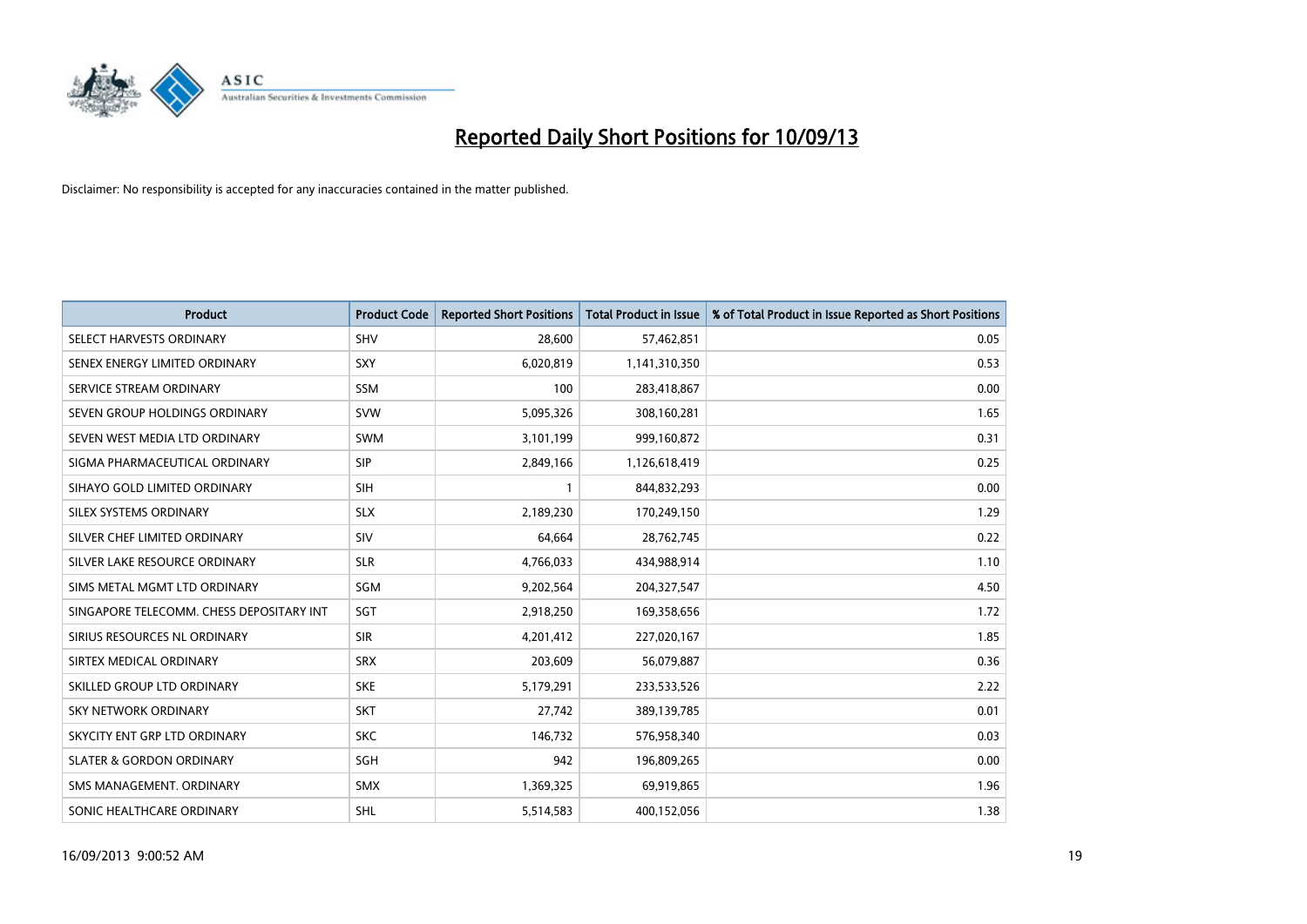

| <b>Product</b>                           | <b>Product Code</b> | <b>Reported Short Positions</b> | <b>Total Product in Issue</b> | % of Total Product in Issue Reported as Short Positions |
|------------------------------------------|---------------------|---------------------------------|-------------------------------|---------------------------------------------------------|
| SOUL PATTINSON (W.H) ORDINARY            | SOL                 | 76,785                          | 239,395,320                   | 0.03                                                    |
| SOUTH BOULDER MINES ORDINARY             | <b>STB</b>          | 1                               | 127,952,826                   | 0.00                                                    |
| SP AUSNET STAPLED SECURITIES             | <b>SPN</b>          | 37,615,939                      | 3,376,325,523                 | 1.11                                                    |
| SPARK INFRASTRUCTURE STAPLED NOTE & UNIT | SKI                 | 54,490,407                      | 1,326,734,264                 | 4.11                                                    |
| SPDR 200 FUND ETF UNITS                  | <b>STW</b>          | 129,881                         | 44,078,688                    | 0.29                                                    |
| SPECIALTY FASHION ORDINARY               | <b>SFH</b>          | 110,001                         | 192,236,121                   | 0.06                                                    |
| ST BARBARA LIMITED ORDINARY              | <b>SBM</b>          | 9,225,644                       | 488,074,077                   | 1.89                                                    |
| STARPHARMA HOLDINGS ORDINARY             | <b>SPL</b>          | 16,201,271                      | 283,964,948                   | 5.71                                                    |
| STEADFAST GROUP LTD ORDINARY             | <b>SDF</b>          | 120,759                         | 500,873,408                   | 0.02                                                    |
| STHN CROSS MEDIA ORDINARY                | <b>SXL</b>          | 9,343,321                       | 705,099,800                   | 1.33                                                    |
| STOCKLAND UNITS/ORD STAPLED              | SGP                 | 12,690,917                      | 2,305,750,747                 | 0.55                                                    |
| STRAITS RES LTD. ORDINARY                | SRQ                 | 31,522                          | 1,164,150,159                 | 0.00                                                    |
| STW COMMUNICATIONS ORDINARY              | SGN                 | 1,293,526                       | 403,828,512                   | 0.32                                                    |
| SUNCORP GROUP LTD ORDINARY               | <b>SUN</b>          | 3,654,281                       | 1,286,600,980                 | 0.28                                                    |
| SUNDANCE ENERGY ORDINARY                 | <b>SEA</b>          | 237,835                         | 462,611,982                   | 0.05                                                    |
| SUNDANCE RESOURCES ORDINARY              | SDL                 | 44,642,259                      | 3,072,110,985                 | 1.45                                                    |
| SUNLAND GROUP LTD ORDINARY               | <b>SDG</b>          | 40,228                          | 181,710,087                   | 0.02                                                    |
| SUPER RET REP LTD ORDINARY               | <b>SUL</b>          | 1,175,118                       | 196,731,620                   | 0.60                                                    |
| SYD AIRPORT STAPLED US PROHIBIT.         | SYD                 | 15,409,591                      | 2,127,016,982                 | 0.72                                                    |
| SYRAH RESOURCES ORDINARY                 | <b>SYR</b>          | 2,195,968                       | 147,867,623                   | 1.49                                                    |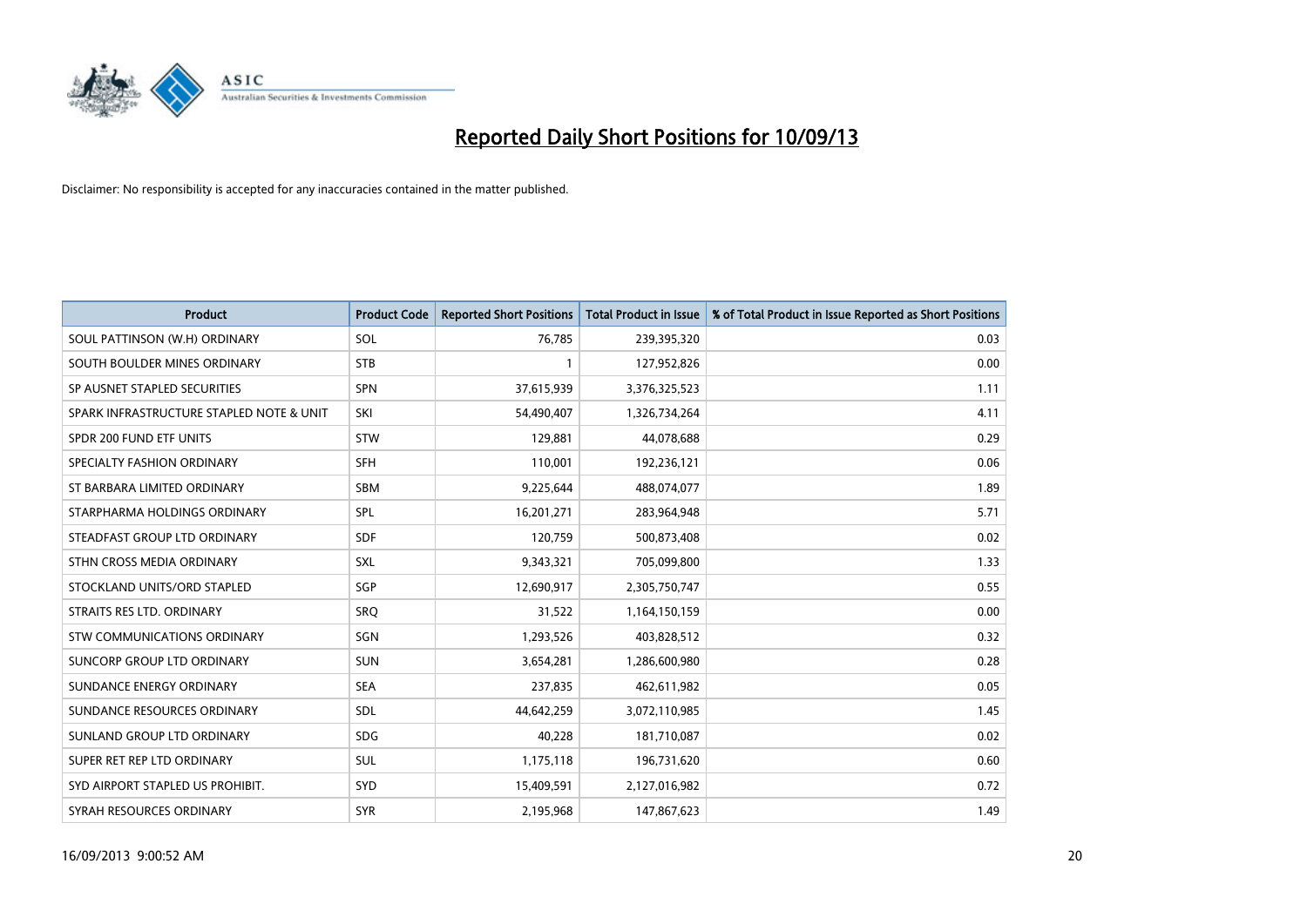

| <b>Product</b>                       | <b>Product Code</b> | <b>Reported Short Positions</b> | <b>Total Product in Issue</b> | % of Total Product in Issue Reported as Short Positions |
|--------------------------------------|---------------------|---------------------------------|-------------------------------|---------------------------------------------------------|
| <b>TABCORP HOLDINGS LTD ORDINARY</b> | <b>TAH</b>          | 23,892,191                      | 744,885,690                   | 3.21                                                    |
| TANAMI GOLD NL ORDINARY              | <b>TAM</b>          | 41                              | 587,548,523                   | 0.00                                                    |
| TAP OIL LIMITED ORDINARY             | <b>TAP</b>          | 70,922                          | 241,608,606                   | 0.03                                                    |
| TASSAL GROUP LIMITED ORDINARY        | <b>TGR</b>          | 35,268                          | 146,507,029                   | 0.02                                                    |
| <b>TATTS GROUP LTD ORDINARY</b>      | <b>TTS</b>          | 12,566,487                      | 1,402,711,960                 | 0.90                                                    |
| TELECOM CORPORATION ORDINARY         | <b>TEL</b>          | 5,601,918                       | 1,817,088,869                 | 0.31                                                    |
| TELSTRA CORPORATION, ORDINARY        | <b>TLS</b>          | 18,673,505                      | 12,443,074,357                | 0.15                                                    |
| TEN NETWORK HOLDINGS ORDINARY        | <b>TEN</b>          | 130,642,973                     | 2,586,970,845                 | 5.05                                                    |
| TERANGA GOLD CORP CDI 1:1            | <b>TGZ</b>          | 839,609                         | 174,196,016                   | 0.48                                                    |
| THE REJECT SHOP ORDINARY             | <b>TRS</b>          | 1,869,720                       | 28,826,248                    | 6.49                                                    |
| THOR MINING PLC CDI 1:1 DEF SET      | <b>THRDA</b>        | 795                             | 492,496,058                   | 0.00                                                    |
| THORN GROUP LIMITED ORDINARY         | <b>TGA</b>          | 74,506                          | 148,897,155                   | 0.05                                                    |
| TIGER RESOURCES ORDINARY             | <b>TGS</b>          | 1,277,050                       | 674,770,269                   | 0.19                                                    |
| TITAN ENERGY SERVICE ORDINARY        | <b>TTN</b>          | 2,920                           | 48,359,577                    | 0.01                                                    |
| TOLL HOLDINGS LTD ORDINARY           | <b>TOL</b>          | 30,066,692                      | 717,133,875                   | 4.19                                                    |
| TOX FREE SOLUTIONS ORDINARY          | <b>TOX</b>          | 1,075,474                       | 132,519,859                   | 0.81                                                    |
| TPG TELECOM LIMITED ORDINARY         | <b>TPM</b>          | 1,473,115                       | 793,808,141                   | 0.19                                                    |
| <b>TRADE ME GROUP ORDINARY</b>       | <b>TME</b>          | 298,428                         | 396,017,568                   | 0.08                                                    |
| <b>TRANSFIELD SERVICES ORDINARY</b>  | <b>TSE</b>          | 56,072,236                      | 512,457,716                   | 10.94                                                   |
| TRANSPACIFIC INDUST. ORDINARY        | <b>TPI</b>          | 15,736,052                      | 1,578,563,490                 | 1.00                                                    |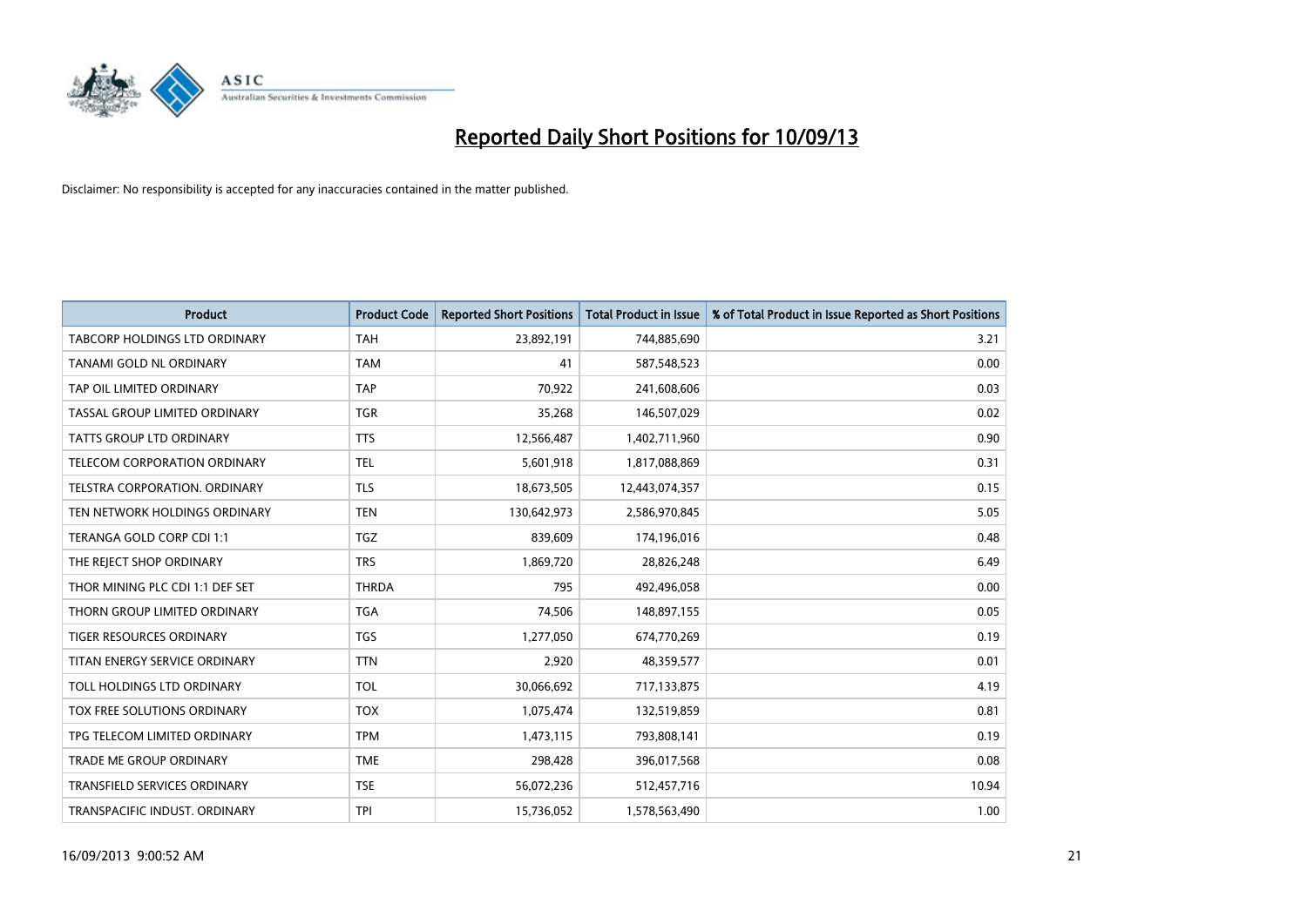

| <b>Product</b>                         | <b>Product Code</b> | <b>Reported Short Positions</b> | <b>Total Product in Issue</b> | % of Total Product in Issue Reported as Short Positions |
|----------------------------------------|---------------------|---------------------------------|-------------------------------|---------------------------------------------------------|
| TRANSURBAN GROUP TRIPLE STAPLED SEC.   | <b>TCL</b>          | 1,712,452                       | 1,485,500,376                 | 0.12                                                    |
| <b>TREASURY GROUP ORDINARY</b>         | <b>TRG</b>          | 22,895                          | 23,070,755                    | 0.10                                                    |
| TREASURY WINE ESTATE ORDINARY          | <b>TWE</b>          | 17,047,819                      | 647,227,144                   | 2.63                                                    |
| TROY RESOURCES LTD ORDINARY            | <b>TRY</b>          | 126,938                         | 167,642,495                   | 0.08                                                    |
| TWENTY-FIRST FOX INC A NON-VOTING CDI  | <b>FOXLV</b>        | 1,309,904                       | 1,619,443,341                 | 0.08                                                    |
| TWENTY-FIRST FOX INC B VOTING CDI      | <b>FOX</b>          | 453,231                         | 1,112,242,654                 | 0.04                                                    |
| UGL LIMITED ORDINARY                   | UGL                 | 18,554,572                      | 166,511,240                   | 11.14                                                   |
| UNILIFE CORPORATION CDI 6:1            | <b>UNS</b>          | 674                             | 273,802,884                   | 0.00                                                    |
| UXC LIMITED ORDINARY                   | <b>UXC</b>          | 26,226                          | 308,906,770                   | 0.01                                                    |
| <b>VENTURE MINERALS ORDINARY</b>       | <b>VMS</b>          | 193,000                         | 287,320,170                   | 0.07                                                    |
| VIRGIN AUS HLDG LTD ORDINARY           | VAH                 | 98,795,500                      | 2,581,231,776                 | 3.83                                                    |
| <b>VIRTUS HEALTH LTD ORDINARY</b>      | <b>VRT</b>          | 17,241                          | 79,536,601                    | 0.02                                                    |
| <b>VISION EYE INSTITUTE ORDINARY</b>   | <b>VEI</b>          | 173,388                         | 160,284,112                   | 0.11                                                    |
| <b>VOCUS COMMS LTD ORDINARY</b>        | <b>VOC</b>          | 15,158                          | 80,410,122                    | 0.02                                                    |
| <b>WATPAC LIMITED ORDINARY</b>         | <b>WTP</b>          | 40,001                          | 184,332,526                   | 0.02                                                    |
| <b>WDS LIMITED ORDINARY</b>            | <b>WDS</b>          | $\overline{7}$                  | 144,740,614                   | 0.00                                                    |
| WEBIET LIMITED ORDINARY                | <b>WEB</b>          | 2,334,168                       | 79,397,959                    | 2.94                                                    |
| <b>WESFARMERS LIMITED ORDINARY</b>     | <b>WES</b>          | 28,675,757                      | 1,006,677,196                 | 2.85                                                    |
| WESFARMERS LIMITED PARTIALLY PROTECTED | <b>WESN</b>         | 229,697                         | 150,516,402                   | 0.15                                                    |
| WESTERN AREAS LTD ORDINARY             | <b>WSA</b>          | 20,826,913                      | 196,843,803                   | 10.58                                                   |